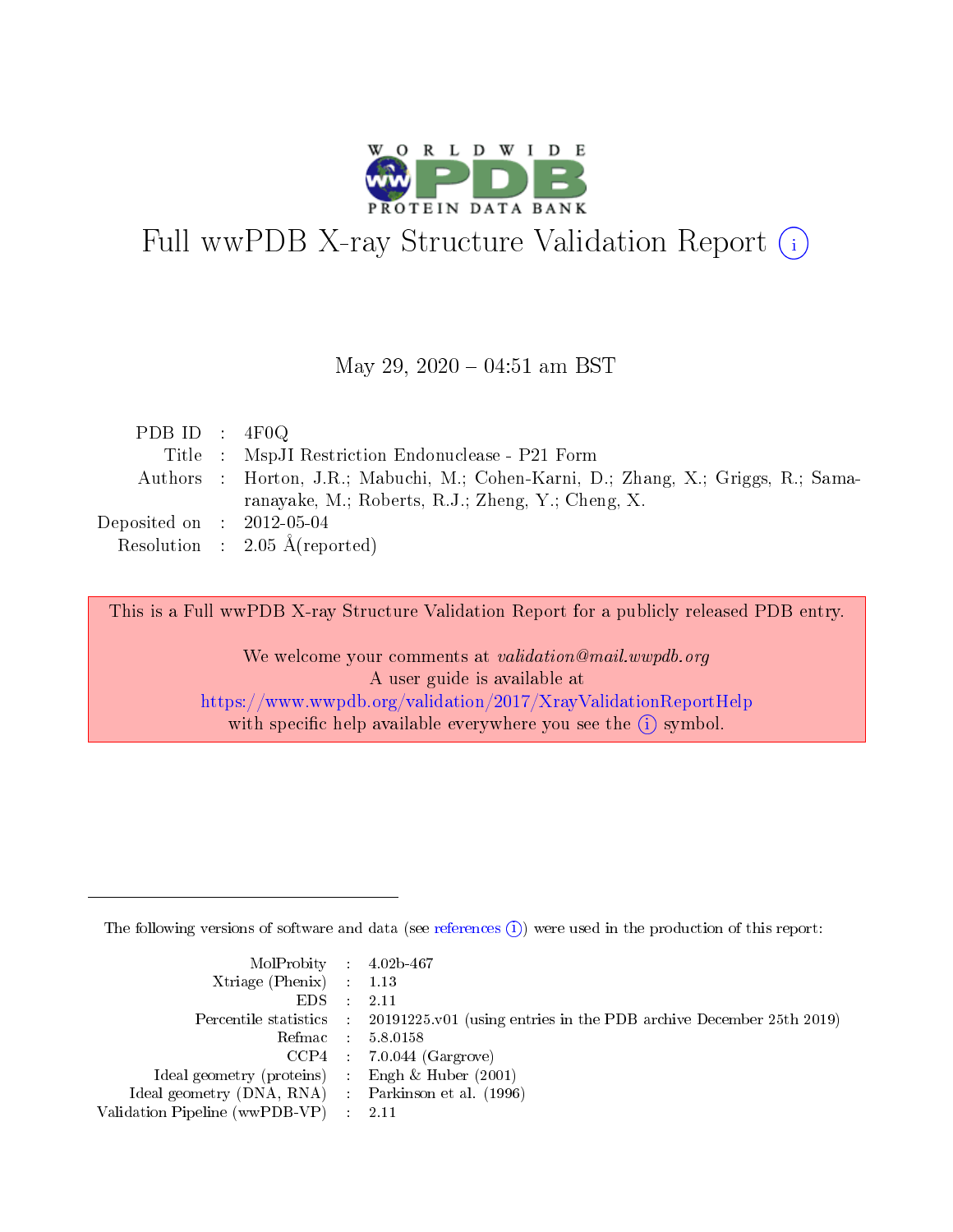## 1 [O](https://www.wwpdb.org/validation/2017/XrayValidationReportHelp#overall_quality)verall quality at a glance  $(i)$

The following experimental techniques were used to determine the structure: X-RAY DIFFRACTION

The reported resolution of this entry is 2.05 Å.

Percentile scores (ranging between 0-100) for global validation metrics of the entry are shown in the following graphic. The table shows the number of entries on which the scores are based.



| Metric                | Whole archive<br>$(\#\text{Entries})$ | <b>Similar resolution</b><br>$(\#\text{Entries}, \text{resolution range}(\text{\AA}))$ |
|-----------------------|---------------------------------------|----------------------------------------------------------------------------------------|
| $R_{free}$            | 130704                                | 1692 (2.04-2.04)                                                                       |
| Clashscore            | 141614                                | 1773 (2.04-2.04)                                                                       |
| Ramachandran outliers | 138981                                | $1752(2.04-2.04)$                                                                      |
| Sidechain outliers    | 138945                                | 1752 (2.04-2.04)                                                                       |
| RSRZ outliers         | 127900                                | $1672(2.04-2.04)$                                                                      |

The table below summarises the geometric issues observed across the polymeric chains and their fit to the electron density. The red, orange, yellow and green segments on the lower bar indicate the fraction of residues that contain outliers for  $>=3, 2, 1$  and 0 types of geometric quality criteria respectively. A grey segment represents the fraction of residues that are not modelled. The numeric value for each fraction is indicated below the corresponding segment, with a dot representing fractions  $\epsilon=5\%$  The upper red bar (where present) indicates the fraction of residues that have poor fit to the electron density. The numeric value is given above the bar.

| Mol |        | $\fbox{Chain}$ [ Length | Quality of chain |     |   |
|-----|--------|-------------------------|------------------|-----|---|
|     | А      | 456                     | 3%<br>86%        | 13% |   |
|     | В      | 456                     | 5%<br>84%        | 15% | ۰ |
|     | $\cap$ | 456                     | 9%<br>86%        | 13% |   |
|     |        | 456                     | 11%<br>82%       | 15% |   |

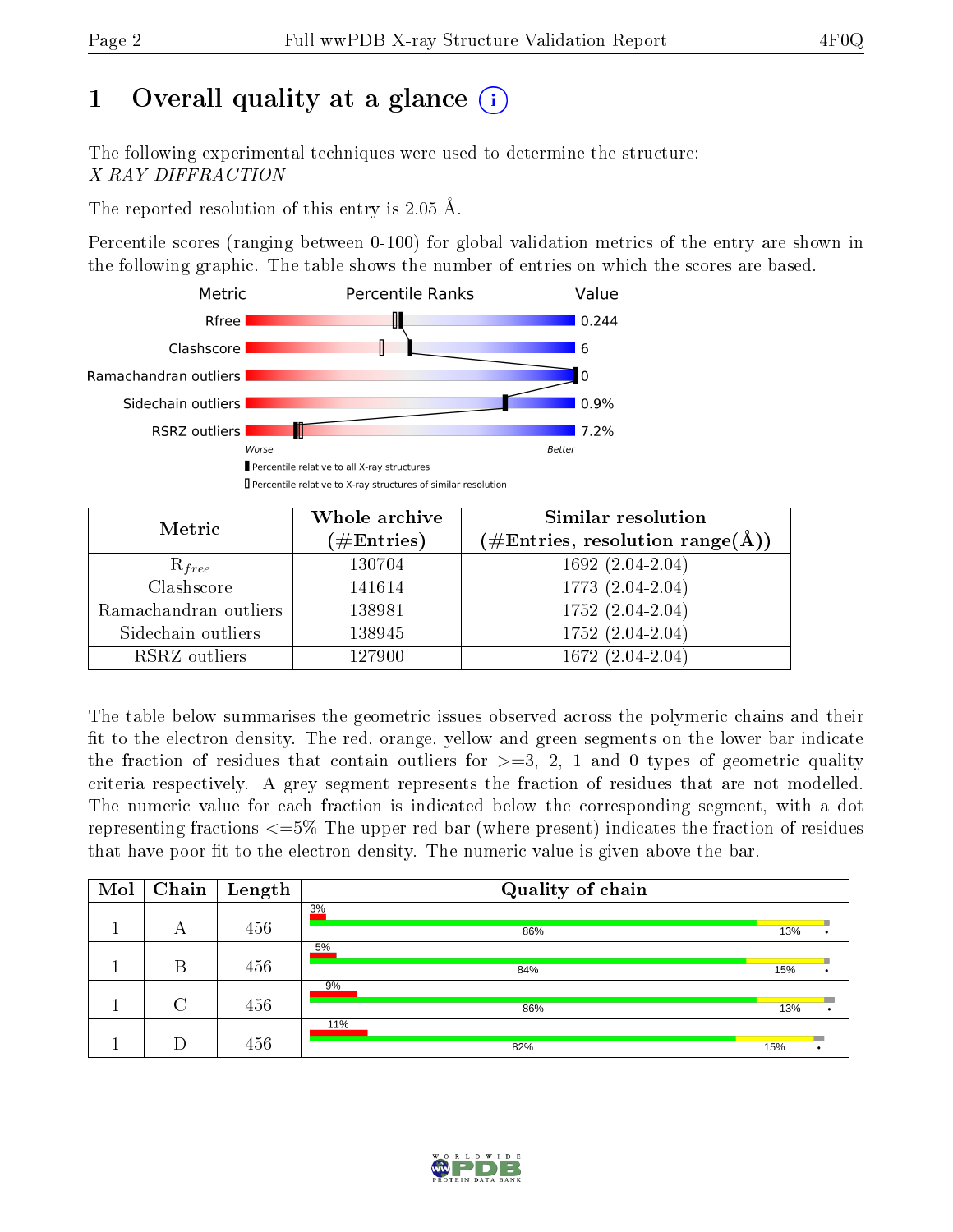## 2 Entry composition (i)

There are 3 unique types of molecules in this entry. The entry contains 14351 atoms, of which 0 are hydrogens and 0 are deuteriums.

In the tables below, the ZeroOcc column contains the number of atoms modelled with zero occupancy, the AltConf column contains the number of residues with at least one atom in alternate conformation and the Trace column contains the number of residues modelled with at most 2 atoms.

| Mol | Chain | Residues | Atoms |                        |     |                    |    | $ZeroOcc$   AltConf | Trace |   |
|-----|-------|----------|-------|------------------------|-----|--------------------|----|---------------------|-------|---|
|     |       | 452      | Total | $\left( \cdot \right)$ | N   |                    | S  |                     |       | 0 |
|     | А     |          | 3440  | 2160                   | 644 | 631                | -5 |                     |       |   |
|     | B     | 452      | Total | C                      | Ν   |                    | S  |                     |       |   |
|     |       |          | 3386  | 2124                   | 630 | 627                | 5  |                     |       | 0 |
|     | C     | 449      | Total | C                      | N   |                    | S  |                     |       |   |
|     |       |          | 3284  | 2064                   | 609 | 607                | 4  |                     | 0     | 0 |
|     |       |          | Total | C                      | Ν   | $\left( \ \right)$ | S  |                     |       |   |
| Ð   | 447   | 3249     | 2036  | 606                    | 602 | -5                 |    |                     |       |   |

Molecule 1 is a protein called Restriction endonuclease.

• Molecule 2 is MAGNESIUM ION (three-letter code: MG) (formula: Mg).

|    | $Mol$   Chain   Residues | Atoms       | $ZeroOcc \   \$ AltConf |
|----|--------------------------|-------------|-------------------------|
| 2  |                          | Total Mg    |                         |
| റ  |                          | Total Mg    |                         |
| ٠, |                          | Total<br>Mg |                         |

Molecule 3 is water.

| Mol | Chain | Residues | Atoms                                   | ZeroOcc   AltConf |
|-----|-------|----------|-----------------------------------------|-------------------|
| 3   | А     | 334      | Total<br>$\rm{O}$<br>334<br>334         |                   |
| 3   | Β     | 271      | Total<br>$\left( \right)$<br>271<br>271 |                   |
| 3   | C     | 215      | Total<br>$\left( \right)$<br>215<br>215 |                   |
| 3   |       | 169      | Total<br>$\left( \right)$<br>169<br>169 |                   |

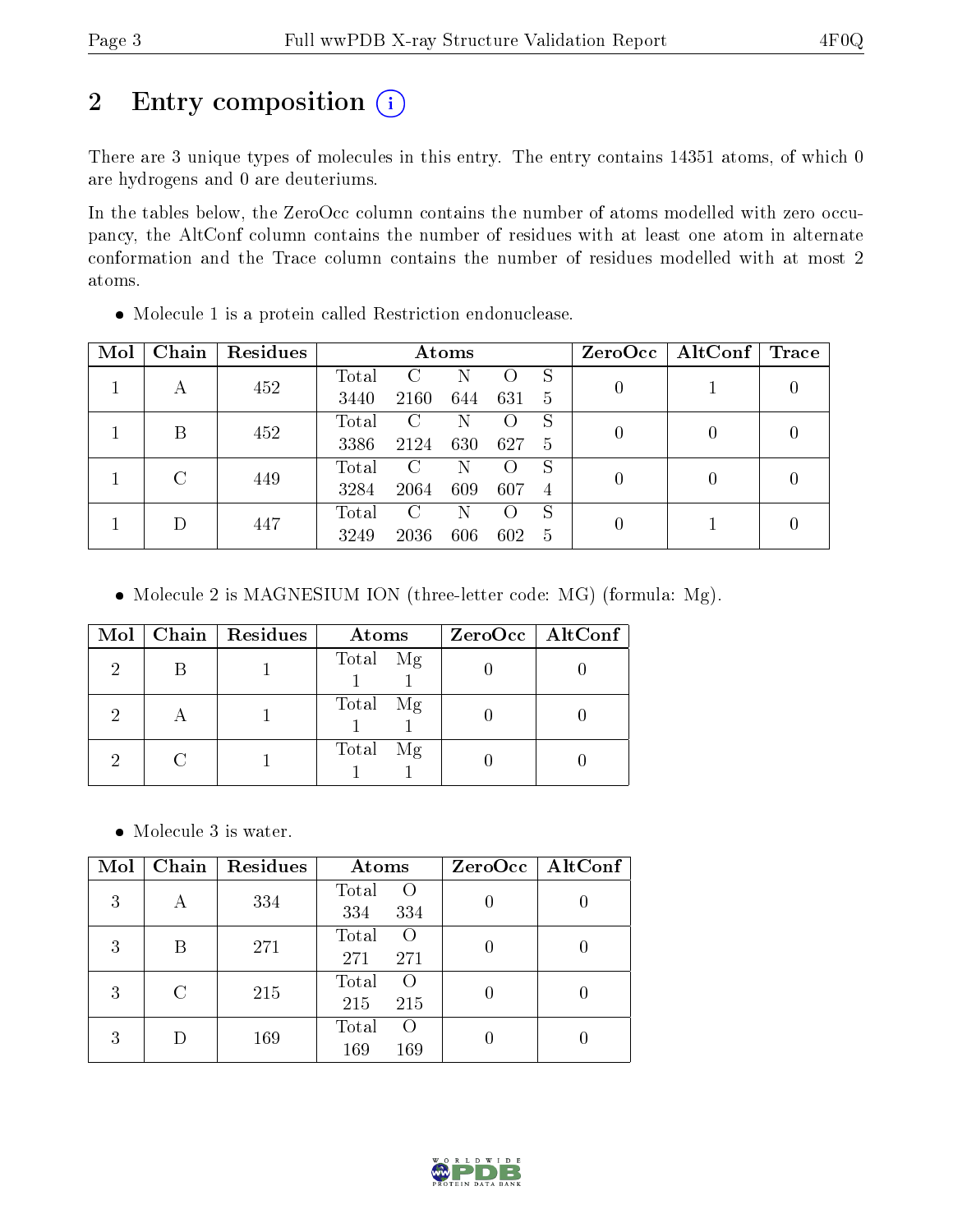## 3 Residue-property plots  $(i)$

These plots are drawn for all protein, RNA and DNA chains in the entry. The first graphic for a chain summarises the proportions of the various outlier classes displayed in the second graphic. The second graphic shows the sequence view annotated by issues in geometry and electron density. Residues are color-coded according to the number of geometric quality criteria for which they contain at least one outlier: green  $= 0$ , yellow  $= 1$ , orange  $= 2$  and red  $= 3$  or more. A red dot above a residue indicates a poor fit to the electron density (RSRZ  $> 2$ ). Stretches of 2 or more consecutive residues without any outlier are shown as a green connector. Residues present in the sample, but not in the model, are shown in grey.



• Molecule 1: Restriction endonuclease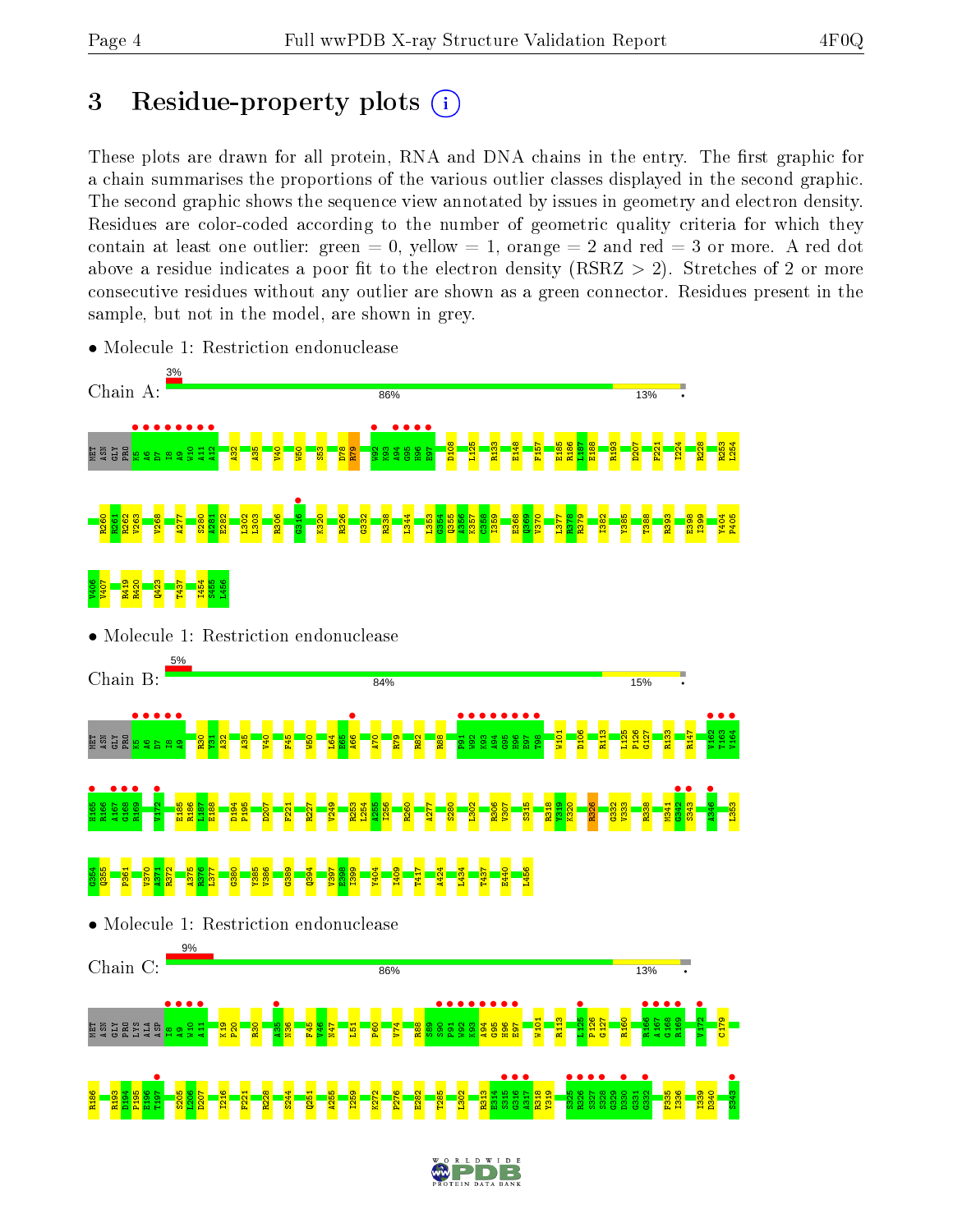# L344 K345 • A346 • G354 I359 E368 A375 R378 I382 T388 A415 V422 L430 L434 T437 V438 D439 • E440 Y441 • G442 • A443 • A444 • V445 • T446 • H447 • P450 E451 S455 • L456

• Molecule 1: Restriction endonuclease



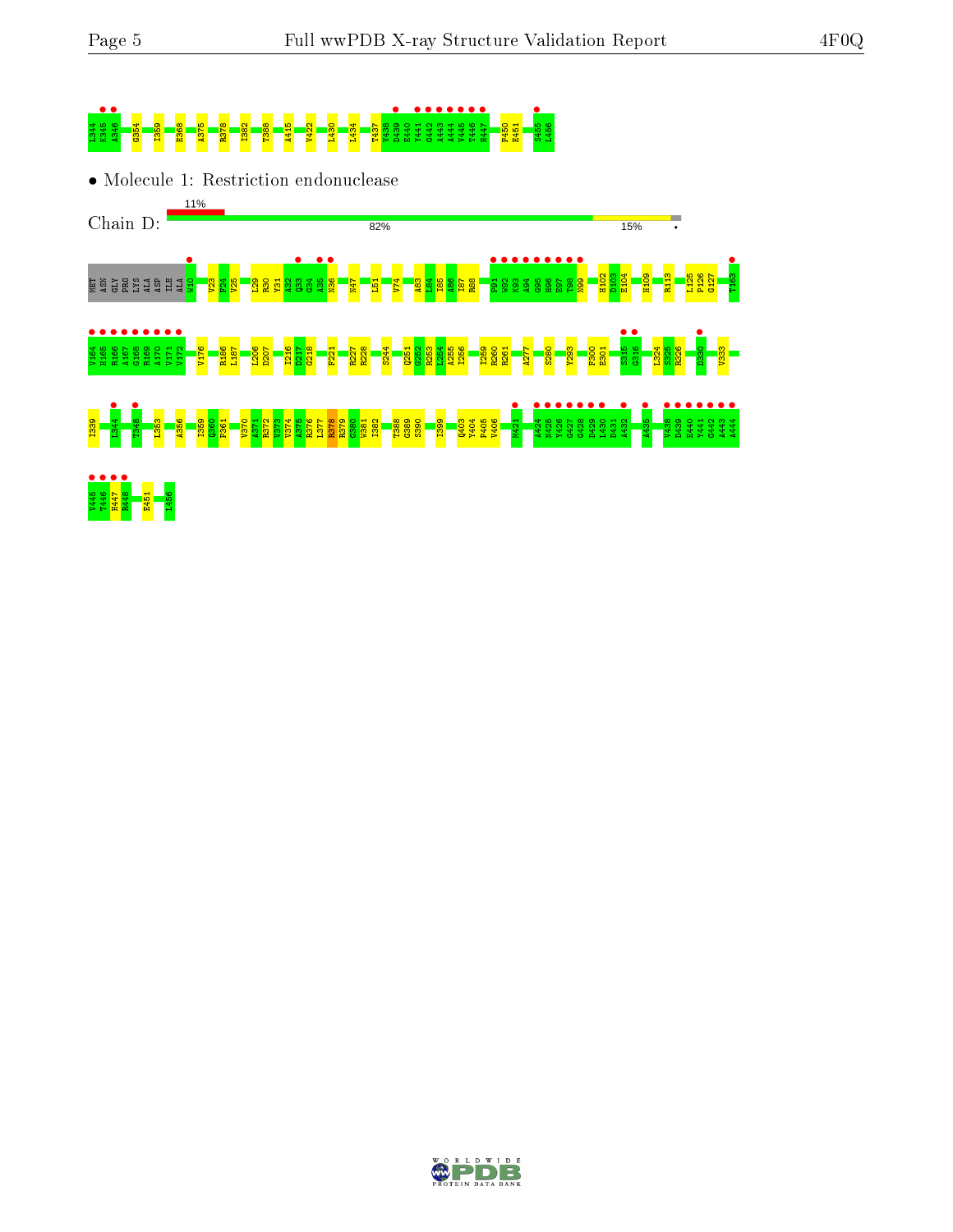## 4 Data and refinement statistics  $(i)$

| Property                                                             | Value                                              | Source     |
|----------------------------------------------------------------------|----------------------------------------------------|------------|
| Space group                                                          | P 1 21 1                                           | Depositor  |
| Cell constants                                                       | 144.28Å<br>87.84Å<br>87.76Å                        |            |
| a, b, c, $\alpha$ , $\beta$ , $\gamma$                               | $116.27^{\circ}$<br>$90.00^\circ$<br>$90.00^\circ$ | Depositor  |
| Resolution $(A)$                                                     | $-2.05$<br>34.57                                   | Depositor  |
|                                                                      | 34.57<br>$-2.05$                                   | <b>EDS</b> |
| % Data completeness                                                  | $99.2(34.57-2.05)$                                 | Depositor  |
| (in resolution range)                                                | 97.6 (34.57-2.05)                                  | <b>EDS</b> |
| $\mathrm{R}_{merge}$                                                 | 0.14                                               | Depositor  |
| $\mathrm{R}_{sym}$                                                   | (Not available)                                    | Depositor  |
| $\langle I/\sigma(I) \rangle^{-1}$                                   | 3.18 (at $2.05\text{\AA}$ )                        | Xtriage    |
| Refinement program                                                   | PHENIX (phenix.refine: 1.7.3 928)                  | Depositor  |
|                                                                      | 0.246<br>$\overline{0.210}$ ,                      | Depositor  |
| $R, R_{free}$                                                        | 0.210<br>0.244<br>$\overline{\phantom{a}}$         | DCC        |
| $R_{free}$ test set                                                  | 6159 reflections $(5.04\%)$                        | wwPDB-VP   |
| Wilson B-factor $(A^2)$                                              | 24.6                                               | Xtriage    |
| Anisotropy                                                           | 0.239                                              | Xtriage    |
| Bulk solvent $k_{sol}(e/\mathring{A}^3)$ , $B_{sol}(\mathring{A}^2)$ | $0.30\,$ , $25.2\,$                                | <b>EDS</b> |
| $\overline{\text{L-test}$ for twinning <sup>2</sup>                  | $< L >$ = 0.41, $< L2 >$ = 0.24                    | Xtriage    |
| Estimated twinning fraction                                          | $0.377$ for $1, -k, h$                             | Xtriage    |
| $F_o, F_c$ correlation                                               | 0.93                                               | <b>EDS</b> |
| Total number of atoms                                                | 14351                                              | wwPDB-VP   |
| Average B, all atoms $(A^2)$                                         | 28.0                                               | wwPDB-VP   |

Xtriage's analysis on translational NCS is as follows: The largest off-origin peak in the Patterson function is  $14.60\%$  of the height of the origin peak. No significant pseudotranslation is detected.

<sup>&</sup>lt;sup>2</sup>Theoretical values of  $\langle |L| \rangle$ ,  $\langle L^2 \rangle$  for acentric reflections are 0.5, 0.333 respectively for untwinned datasets, and 0.375, 0.2 for perfectly twinned datasets.



<span id="page-5-1"></span><span id="page-5-0"></span><sup>1</sup> Intensities estimated from amplitudes.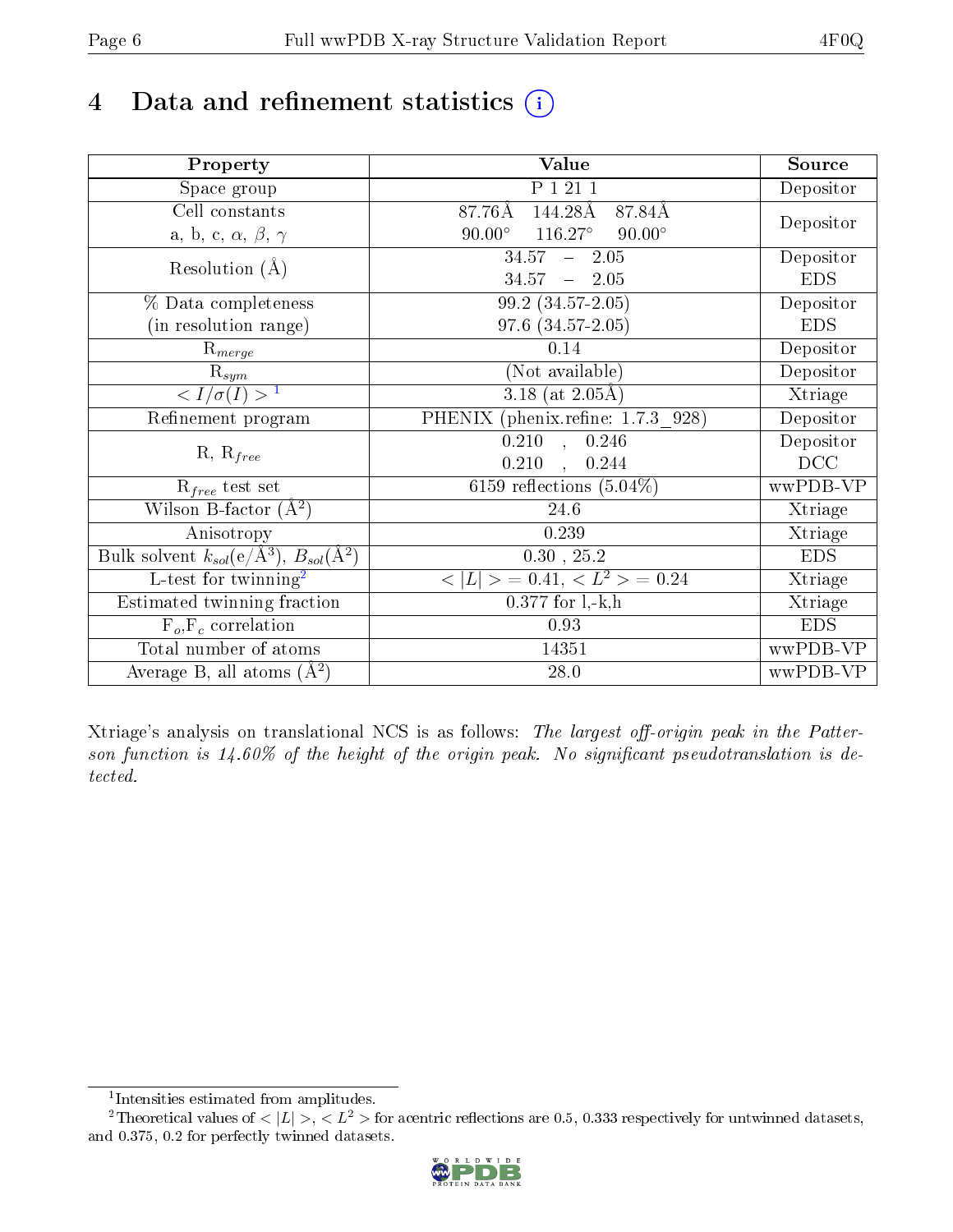## 5 Model quality  $(i)$

## 5.1 Standard geometry  $(i)$

Bond lengths and bond angles in the following residue types are not validated in this section: MG

The Z score for a bond length (or angle) is the number of standard deviations the observed value is removed from the expected value. A bond length (or angle) with  $|Z| > 5$  is considered an outlier worth inspection. RMSZ is the root-mean-square of all Z scores of the bond lengths (or angles).

| Mol          | Chain                       |             | Bond lengths | Bond angles |             |
|--------------|-----------------------------|-------------|--------------|-------------|-------------|
|              |                             | <b>RMSZ</b> | $\# Z  > 5$  | <b>RMSZ</b> | $\ Z\  > 5$ |
| $\mathbf{1}$ |                             | 0.20        | 0/3516       | 0.37        | 0/4777      |
| $\mathbf{1}$ | В                           | 0.21        | 0/3455       | 0.38        | 0/4699      |
| $\mathbf{1}$ | $\mathcal{C}_{\mathcal{C}}$ | 0.21        | 0/3350       | 0.38        | /4566       |
| $\mathbf{1}$ | Ð                           | 0.21        | 0/3318       | 0.39        | /4522       |
| AH           | Αll                         | 0.21        | 13639        | 0.38        | 18564       |

There are no bond length outliers.

There are no bond angle outliers.

There are no chirality outliers.

There are no planarity outliers.

### $5.2$  Too-close contacts  $(i)$

In the following table, the Non-H and H(model) columns list the number of non-hydrogen atoms and hydrogen atoms in the chain respectively. The H(added) column lists the number of hydrogen atoms added and optimized by MolProbity. The Clashes column lists the number of clashes within the asymmetric unit, whereas Symm-Clashes lists symmetry related clashes.

| Mol | Chain  |      | $\sqrt{\text{Non-H} \mid \text{H}(\text{model})}$ | H(added) | <b>Clashes</b> | $\vert$ Symm-Clashes |
|-----|--------|------|---------------------------------------------------|----------|----------------|----------------------|
|     |        | 3440 |                                                   | 3393     | 42             |                      |
|     | B      | 3386 |                                                   | 3300     | 44             |                      |
|     | $\cap$ | 3284 |                                                   | 3138     | 38             |                      |
|     |        | 3249 |                                                   | 3064     | 47             |                      |
| 6)  |        |      |                                                   |          |                |                      |
| 2   | В      |      |                                                   |          |                |                      |
| ച   |        |      |                                                   |          |                |                      |
|     |        | 334  |                                                   |          | 3              |                      |
|     |        | 271  |                                                   |          |                |                      |

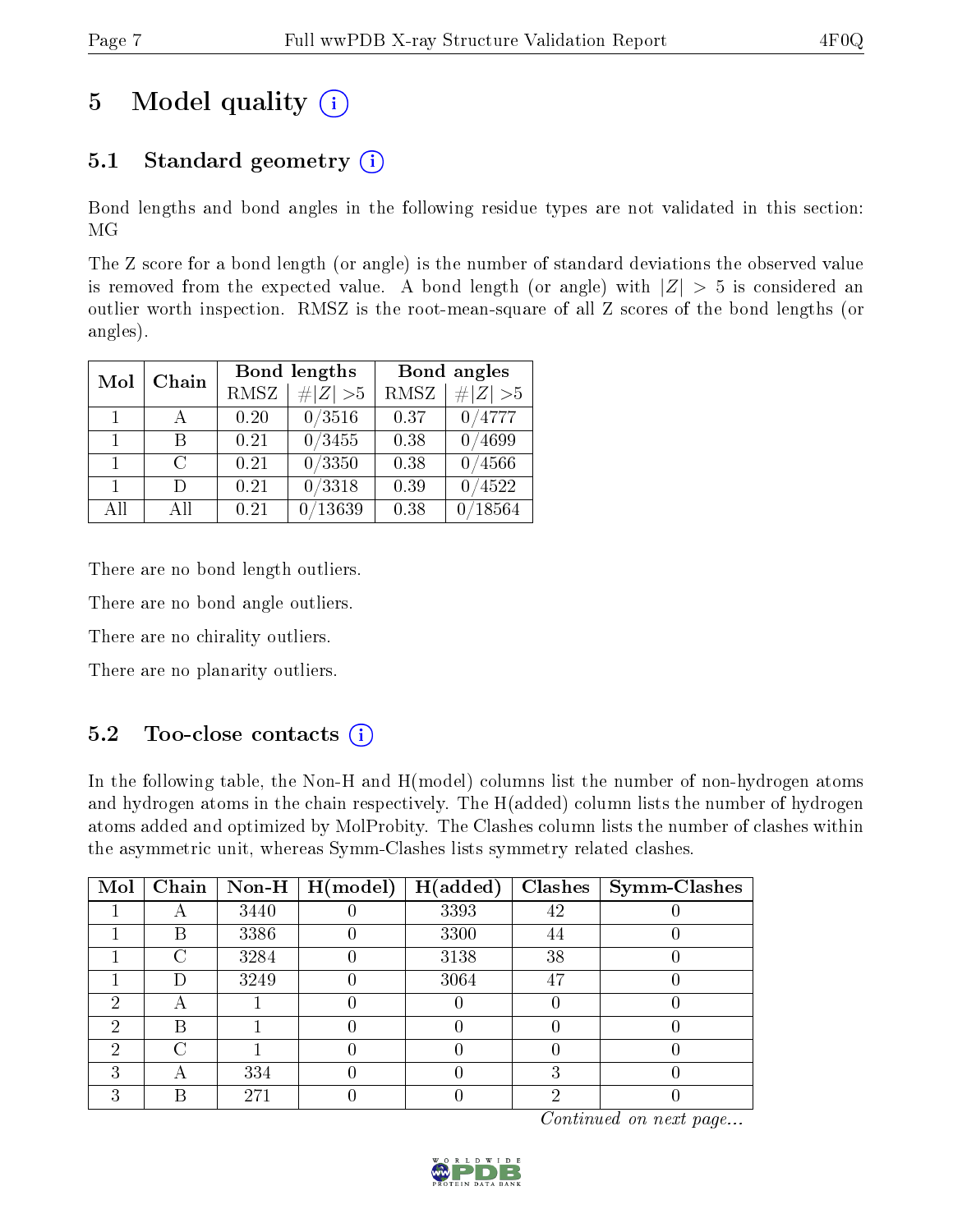The all-atom clashscore is defined as the number of clashes found per 1000 atoms (including hydrogen atoms). The all-atom clashscore for this structure is 6.

All (152) close contacts within the same asymmetric unit are listed below, sorted by their clash magnitude.

| Atom-1              | Atom-2              | Interatomic       | Clash           |
|---------------------|---------------------|-------------------|-----------------|
|                     |                     | distance $(\AA)$  | overlap $(\AA)$ |
| 1: D: 125: LEU: HG  | 1: D: 126: PRO: HD2 | 1.66              | 0.74            |
| 1:C:186:ARG:HB3     | 1:C:207:ASP:HB2     | 1.71              | 0.73            |
| 1:D:244:SER:HB2     | 1:D:259:ILE:HB      | 1.71              | 0.72            |
| 1:A:254:LEU:HD23    | 1:B:306:ARG:HD3     | 1.77              | 0.66            |
| 1:A:379:ARG:NH2     | 1:C:375:ALA:O       | 2.29              | 0.65            |
| 1: A:368: GLU:HG3   | 1:D:372:ARG:HD2     | 1.79              | 0.65            |
| 1: D: 125: LEU: CG  | 1:D:126:PRO:HD2     | 2.26              | 0.65            |
| 1: D:99: ASN:O      | 1:D:102:HIS:ND1     | 2.31              | 0.64            |
| 1:C:113:ARG:NH1     | 3:C:729:HOH:O       | $\overline{2.31}$ | 0.63            |
| 1:B:277:ALA:HB3     | 1:B:280:SER:HB3     | 1.81              | 0.63            |
| 1:A:32:ALA:HB3      | 1:A:35:ALA:HB2      | 1.80              | $0.62\,$        |
| 1:A:133:ARG:HG3     | 1:B:125:LEU:HD11    | 1.82              | 0.62            |
| 1:C:451:GLU:OE1     | 1:D:403:GLN:NE2     | $\overline{2.33}$ | $0.62\,$        |
| 1:D:339:ILE:HD12    | 1:D:382:ILE:HD11    | 1.82              | 0.61            |
| 1:D:359:ILE:O       | 1: D: 388: THR: OG1 | 2.19              | 0.60            |
| 1:A:253:ARG:NH1     | 3:A:908:HOH:O       | 2.33              | 0.60            |
| 1:A:382:ILE:HD13    | 1:B:341:MET:HE3     | 1.84              | 0.60            |
| 1:B:320:LYS:HE2     | 1:B:456:LEU:HB3     | 1.83              | 0.59            |
| 1:B:66:ALA:HB2      | 1:B:88:ARG:HH21     | $\overline{1.65}$ | 0.59            |
| 1:A:332:GLY:O       | 1: A: 355: GLN: NE2 | 2.36              | 0.58            |
| 1:B:375:ALA:O       | 1: D: 379: ARG: NH2 | $\overline{2.37}$ | 0.58            |
| 1:D:113:ARG:NH1     | 3:D:588:HOH:O       | 2.35              | 0.58            |
| 1: D: 326: ARG: NH2 | 1: D: 333: VAL: O   | 2.32              | 0.58            |
| 1: A: 188: GLU: HA  | 1:B:188:GLU:HA      | 1.87              | 0.57            |
| 1:C:359:ILE:O       | 1:C:388:THR:OG1     | $\overline{2.22}$ | 0.57            |
| 1: D: 293: TYR: HB3 | 1:D:300:PHE:HB2     | 1.87              | 0.57            |
| 1:A:277:ALA:HB3     | 1:A:280:SER:HB3     | 1.87              | 0.56            |
| 1:A:302:LEU:HD23    | 1: A: 437:THR: HA   | 1.88              | 0.56            |
| 1: D: 186: ARG: HB3 | 1:D:207:ASP:HB2     | 1.89              | 0.55            |
| 1:A:407:VAL:HG13    | 1:B:343:SER:HB2     | 1.88              | 0.55            |
| 1: D: 125: LEU: CD1 | 1:D:126:PRO:HD2     | 2.36              | 0.55            |



Mol | Chain | Non-H | H(model) | H(added) | Clashes | Symm-Clashes  $3 \mid C \mid 215 \mid 0 \mid 0 \mid 4 \mid 0$ 3 | D | 169 | 0 | 0 | 4 | 0 All | All | 14351 | 0 | 12895 | 152 | 0

Continued from previous page...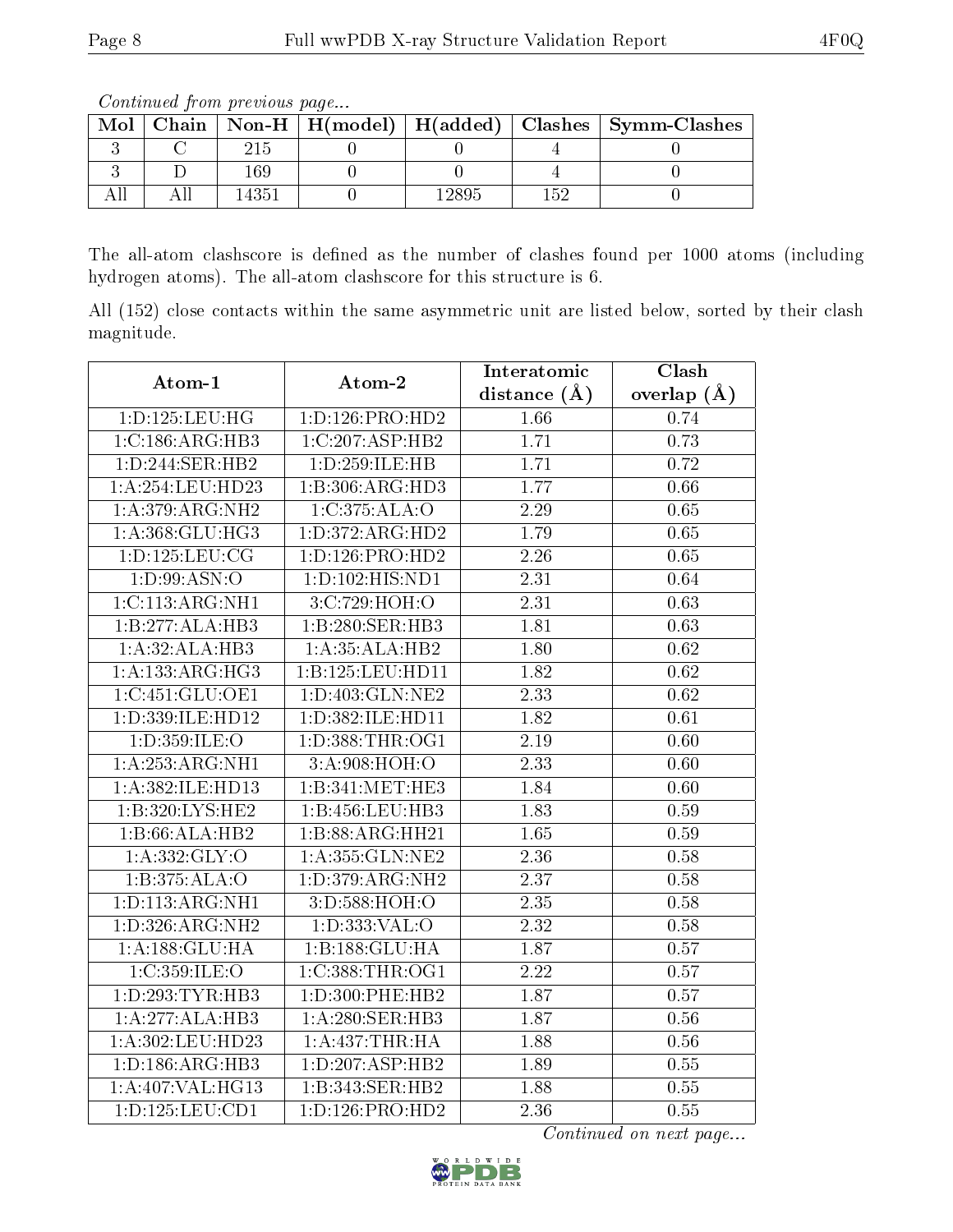| Atom-1               | Atom-2              | Interatomic    | Clash         |
|----------------------|---------------------|----------------|---------------|
|                      |                     | distance $(A)$ | overlap $(A)$ |
| 1:C:74:VAL:HG21      | 1:C:228:ARG:HA      | 1.89           | 0.55          |
| 1:C:422:VAL:HG21     | 1:C:430:LEU:HA      | 1.89           | 0.54          |
| 1:B:302:LEU:HD23     | 1:B:437:THR:HA      | 1.88           | 0.54          |
| 1:B:399:ILE:HG23     | 1:B:404:TYR:HB2     | 1.91           | 0.53          |
| 1:B:70:ALA:HB1       | 1:B:82:ARG:HD2      | 1.91           | 0.52          |
| 1:B:40:VAL:HG12      | 1: B:50:TRP:CE2     | 2.45           | 0.52          |
| 1:C:313:ARG:NH1      | 1:C:319:TYR:O       | 2.43           | 0.52          |
| 1: D:30: ARG: NH1    | 1: D: 31: TYR: O    | 2.43           | 0.52          |
| 1:A:78:ASP:OD2       | 1:A:79:ARG:NH1      | 2.43           | $0.52\,$      |
| 1: D: 36: ASN: O     | 1: D: 47: ASN: ND2  | 2.43           | 0.52          |
| 1:C:30:ARG:HG2       | 1:C:45:PHE:HB2      | 1.92           | 0.52          |
| 1: C: 276: PRO: HB3  | 1:C:282:GLU:HG3     | 1.92           | 0.51          |
| 1:D:29:LEU:HB2       | 1: D: 176: VAL:HG23 | 1.91           | 0.51          |
| 1:D:251:GLN:HB2      | 1:D:255:ALA:HB2     | 1.93           | 0.51          |
| 1: A:359: ILE: O     | 1: A:388:THR:OG1    | 2.28           | 0.51          |
| 1:B:253:ARG:HD3      | 1:B:256:ILE:HD12    | 1.93           | 0.51          |
| 1:A:306:ARG:HD3      | 1:B:254:LEU:HD13    | 1.92           | 0.50          |
| 1:C:244:SER:HB2      | 1:C:259:ILE:HB      | 1.94           | 0.50          |
| 1: A:379: ARG: NH1   | 3:A:804:HOH:O       | 2.39           | 0.50          |
| 1:D:23:VAL:HB        | 1: D: 51: LEU: HD21 | 1.94           | 0.49          |
| 1:D:125:LEU:HD12     | 1: D: 126: PRO: HD2 | 1.95           | 0.49          |
| 1:C:113:ARG:HE       | 1:C:205:SER:HG      | 1.59           | 0.49          |
| 1:B:30:ARG:HB2       | 1:B:45:PHE:HB2      | 1.95           | 0.48          |
| 1: D: 253: ARG: HH11 | 1:D:256:ILE:HD12    | 1.77           | 0.48          |
| 1: D: 187: LEU: HD12 | 1:D:206:LEU:HD11    | 1.95           | 0.48          |
| 1: A: 108: ASP: OD2  | 1:C:193:ARG:NH1     | 2.47           | 0.48          |
| 1:B:372:ARG:HD2      | 1:C:368:GLU:HG3     | 1.96           | 0.48          |
| 1:D:370:VAL:HG11     | 1:D:399:ILE:HD11    | 1.94           | 0.48          |
| 1:C:160:ARG:NH1      | 1:C:179:CYS:SG      | 2.81           | 0.48          |
| 1:B:64:LEU:HG        | 1:B:88:ARG:HB2      | 1.96           | 0.48          |
| 1:D:374:VAL:HG22     | 1:D:406:VAL:HG21    | 1.96           | 0.48          |
| 1: A:357: LYS: HG2   | 1: A:359: ILE: HG23 | 1.95           | 0.48          |
| 1: D: 88: ARG: NH2   | 3: D: 517: HOH: O   | 2.46           | 0.48          |
| 1:D:216:ILE:HG13     | 1: D: 218: GLY: H   | 1.79           | 0.47          |
| 1: B:82: ARG:O       | 1:B:227:ARG:NH2     | 2.43           | 0.47          |
| 1:B:332:GLY:O        | 1:B:355:GLN:NE2     | 2.47           | 0.47          |
| 1:B:306:ARG:NH2      | 1:B:440:GLU:OE1     | 2.47           | 0.47          |
| 1:A:399:ILE:HG23     | 1: A:404:TYR:HB2    | 1.96           | 0.47          |
| 1:B:260:ARG:NH1      | 3:B:673:HOH:O       | 2.44           | 0.47          |
| 1:B:147:ARG:HG3      | 1:B:249:VAL:HG12    | 1.97           | 0.46          |
| 1:C:36:ASN:O         | 1:C:47:ASN:ND2      | 2.45           | 0.46          |

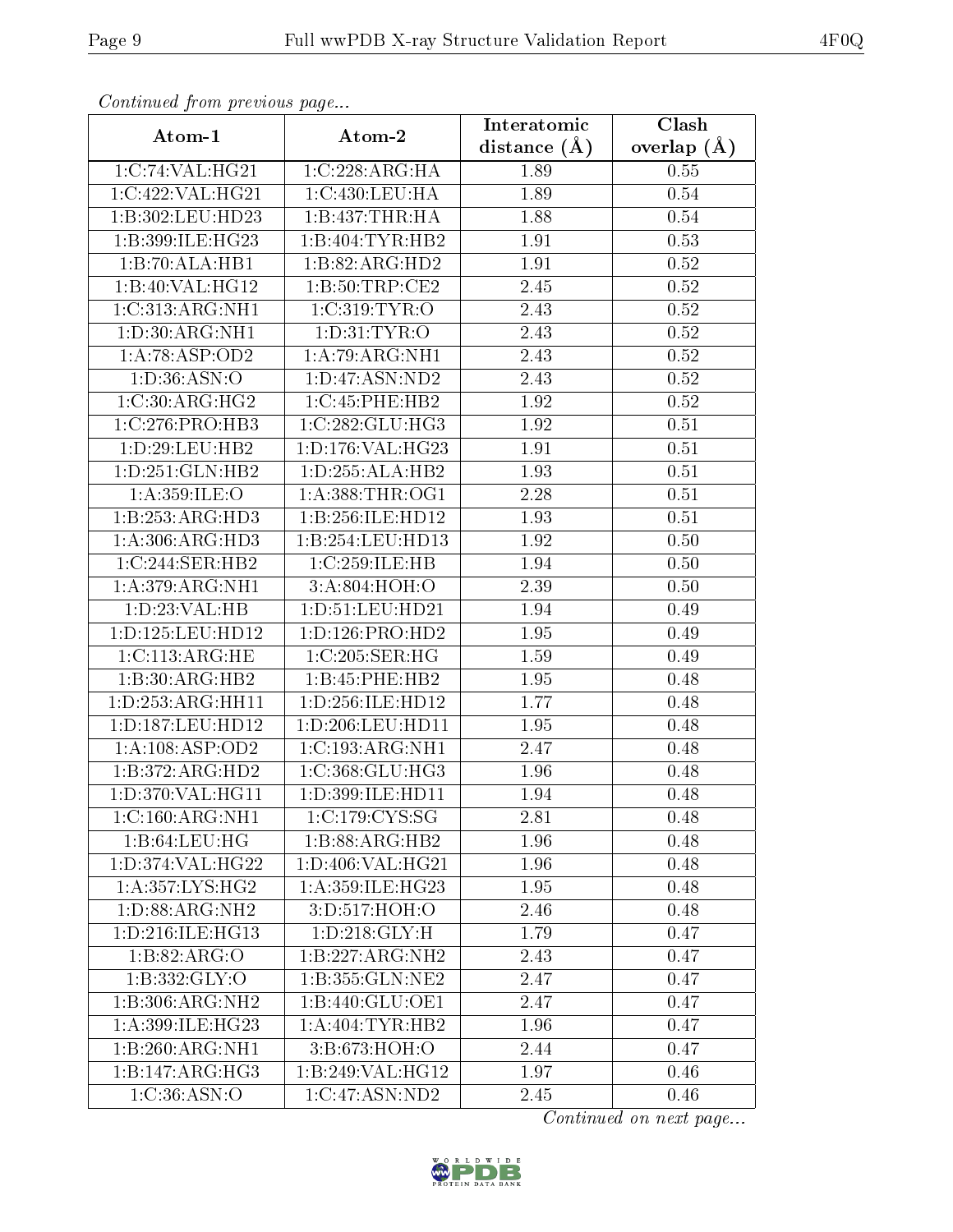| Atom-1                              | Atom-2              | Interatomic    | Clash         |
|-------------------------------------|---------------------|----------------|---------------|
|                                     |                     | distance $(A)$ | overlap $(A)$ |
| 1:A:79:ARG:NH2                      | 1:A:148:GLU:O       | 2.49           | 0.46          |
| 1:B:186:ARG:NH1                     | 1:B:315:SER:O       | 2.45           | 0.46          |
| 1:C:251:GLN:HB2                     | 1:C:255:ALA:HB2     | 1.97           | 0.46          |
| 1: A:320: LYS: HG3                  | 1:A:338:ARG:HH21    | 1.80           | 0.45          |
| 1:B:101:TRP:HZ2                     | 1:B:424:ALA:HB2     | 1.81           | 0.45          |
| 1:B:32:ALA:HB3                      | 1:B:35:ALA:HB2      | 1.98           | $0.45\,$      |
| 1:B:386:VAL:H G22                   | 1:B:409:ILE:HD12    | 1.98           | 0.45          |
| 1:C:101:TRP:HH2                     | 1: C: 195: PRO: HD3 | 1.82           | 0.45          |
| 1:C:339:ILE:HD12                    | 1:C:382:ILE:HD11    | 1.99           | 0.45          |
| 1: D: 51: LEU: HG                   | 1: D: 221: PHE: CD2 | 2.52           | 0.45          |
| 1:D:102:HIS:NE2                     | 1: D: 104: GLU: OE1 | 2.50           | 0.44          |
| 1:B:370:VAL:HG11                    | 1:B:399:ILE:HD11    | 1.99           | 0.44          |
| 1:C:336:ILE:HD13                    | 1:C:450:PRO:HA      | 1.98           | 0.44          |
| 1:B:394:GLN:HA                      | 1:B:397:VAL:HG22    | 1.99           | 0.44          |
| 1:C:318:ARG:HB2                     | 1:C:340:ASP:HB2     | 1.99           | 0.44          |
| 1: A: 398: GLU: CD                  | 1:D:376:ARG:HH22    | 2.20           | 0.44          |
| 1:A:282:GLU:HG2                     | 1:A:419:ARG:HD3     | 2.00           | 0.44          |
| 1:C:302:LEU:HD23                    | 1:C:437:THR:HA      | 1.98           | 0.44          |
| 1: D: 74: VAL:HG21                  | 1: D: 228: ARG: HA  | 1.99           | 0.44          |
| 1:D:256:ILE:HA                      | 1:D:259:ILE:HG12    | 1.98           | 0.44          |
| 1:A:193:ARG:NH1                     | 1: A: 423: GLN: OE1 | 2.49           | 0.44          |
| 1:C:95:GLY:HA2                      | 1: C:96: HIS:C      | 2.38           | 0.44          |
| 1:B:353:LEU:HD22                    | 1:B:377:LEU:HD23    | 1.99           | 0.43          |
| 1:C:430:LEU:HG                      | 1:C:434:LEU:HG      | 1.99           | 0.43          |
| 1:C:51:LEU:HG                       | 1:C:221:PHE:CD2     | 2.53           | 0.43          |
| 1:D:399:ILE:HG23                    | 1: D: 404: TYR: HB2 | 2.00           | 0.43          |
| 1:A:370[A]:VAL:H <sub>G11</sub>     | $1:$ A:399:ILE:HD11 | 2.01           | 0.43          |
| 1:A:405:PRO:HB3                     | 1:B:380:GLY:HA3     | 2.00           | 0.43          |
| 1:C:282:GLU:HB2                     | 1:C:415:ALA:HB1     | 2.00           | 0.43          |
| 1:C:94:ALA:HB2                      | 1: D: 447: HIS: HA  | 2.00           | 0.43          |
| 1:C:378:ARG:NH2                     | 3:C:624:HOH:O       | 2.51           | 0.43          |
| 1: D: 301: GLU: HG2                 | 1: D: 356: ALA: HB3 | 1.99           | 0.43          |
| 1:B:320:LYS:HB3                     | 1:B:338:ARG:HB3     | 2.00           | 0.43          |
| 1:D:377:LEU:HD13                    | 1:D:405:PRO:HG2     | 2.00           | 0.43          |
| 1:B:326:ARG:NH2                     | 1:B:333:VAL:O       | 2.38           | 0.43          |
| 1:B:361:PRO:HA                      | 1:B:389:GLY:HA2     | 2.01           | 0.43          |
| 1:B:185:GLU:OE1                     | 1:B:260:ARG:NH1     | 2.52           | 0.43          |
| $1:A:40:\overline{\text{VAL}:HG12}$ | 1: A:50:TRP:CE2     | 2.53           | 0.43          |
| 1:C:126:PRO:HA                      | 1:C:127:GLY:HA2     | 1.57           | 0.43          |
| 1: D: 361: PRO: HA                  | 1:D:389:GLY:HA2     | 2.00           | 0.43          |
| 1: D:370: VAL:O                     | 1:D:374:VAL:HG23    | 2.19           | 0.43          |

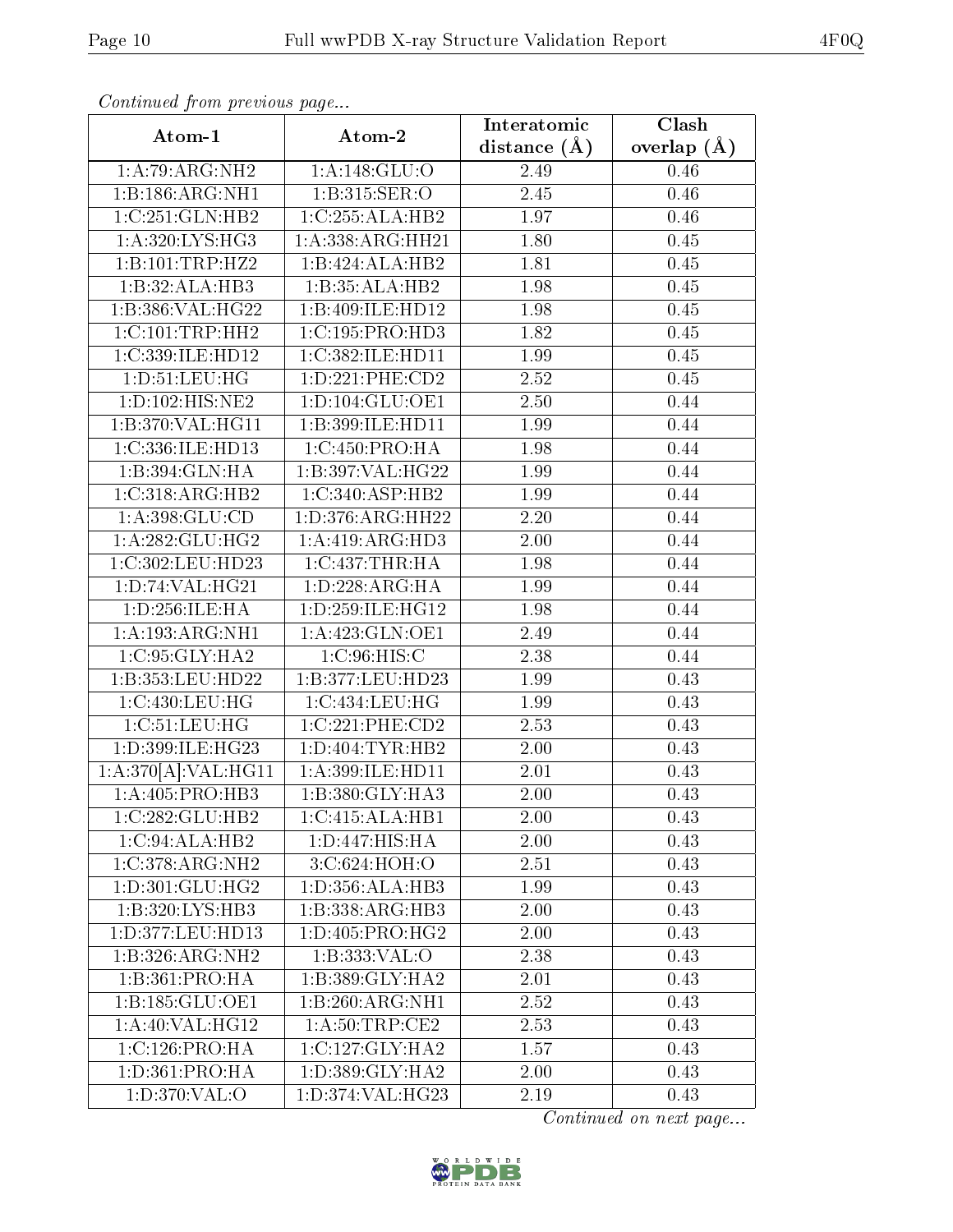|                      |                              | Interatomic       | Clash         |
|----------------------|------------------------------|-------------------|---------------|
| Atom-1               | Atom-2                       | distance $(\AA)$  | overlap $(A)$ |
| 1:B:126:PRO:HA       | 1:B:127:GLY:HA2              | 1.49              | 0.42          |
| 1:A:268:VAL:HG11     | 1: A: 393:ARG:HG3            | 2.01              | 0.42          |
| 1:D:353:LEU:HD12     | 1:D:377:LEU:HD23             | $2.01\,$          | 0.42          |
| 1:A:78:ASP:N         | 1:A:78:ASP:OD1               | 2.51              | 0.42          |
| 1:B:194:ASP:HA       | 1:B:195:PRO:HD3              | 1.89              | 0.42          |
| 1:B:434:LEU:O        | 1:B:437:THR:OG1              | 2.29              | $0.42\,$      |
| 1:B:186:ARG:HB3      | 1:B:207:ASP:HB2              | 2.02              | 0.42          |
| 1:A:125:LEU:HDI1     | 1:B:133:ARG:HG3              | 2.01              | 0.42          |
| 1:A:157:PHE:CE1      | 1:A:224:ILE:HD11             | 2.55              | 0.42          |
| 1:D:228:ARG:NH2      | 3:D:598:HOH:O                | 2.43              | $0.42\,$      |
| 1:D:378:ARG:NH2      | 3:D:622:HOH:O                | 2.53              | 0.42          |
| 1:C:272:LYS:HB3      | 1:C:272:LYS:HE2              | 1.83              | $0.42\,$      |
| 1: D: 126: PRO: HA   | 1: D: 127: GLY: HA2          | 1.35              | 0.42          |
| 1:B:79:ARG:NH2       | 3:B:680:HOH:O                | 2.53              | 0.41          |
| 1:C:19:LYS:HA        | 1:C:20:PRO:HD3               | 1.91              | 0.41          |
| 1:C:251:GLN:NE2      | 3:C:714:HOH:O                | 2.43              | 0.41          |
| 1:C:60:PRO:O         | 1:C:228:ARG:NH2              | 2.37              | 0.41          |
| 1: D:83:ALA:O        | 1:D:227:ARG:NE               | 2.39              | 0.41          |
| 1: D: 381: TRP: HZ2  | 1:D:451:GLU:HB3              | 1.86              | 0.41          |
| 1:C:88:ARG:NH2       | 3:C:781:HOH:O                | 2.37              | 0.41          |
| 1:A:420:ARG:NH2      | 3: A:844: HOH:O              | $\overline{2.53}$ | 0.41          |
| 1:C:95:GLY:HA2       | 1:C:97:GLU:N                 | 2.36              | 0.41          |
| 1: A:379: ARG: HH22  | 1:C:375:ALA:C                | 2.23              | 0.41          |
| 1:B:307:VAL:HG13     | 1:B:417:THR:HG21             | 2.02              | 0.41          |
| 1: D: 109: HIS: O    | 1: D:260: ARG:HD3            | $2.20\,$          | 0.41          |
| 1: A:53: SER:HB2     | 1:A:228:ARG:HH12             | 1.85              | 0.41          |
| 1: A: 353: LEU: HD22 | 1:A:377:LEU:HD23             | 2.02              | 0.41          |
| 1:C:335:PHE:CE1      | 1:C:354:GLY:HA3              | 2.56              | 0.41          |
| 1:A:344:LEU:HD13     | $1:B:113:ARG:\overline{HG3}$ | 2.03              | 0.40          |
| 1: A: 185: GLU: CD   | 1:A:260:ARG:HH12             | 2.25              | 0.40          |
| 1:A:303:LEU:HB2      | 1: A: 437: THR: HG21         | 2.03              | 0.40          |
| 1:C:282:GLU:HA       | 1:C:285:THR:HB               | 2.03              | 0.40          |
| 1: D: 25: VAL:HGI1   | 1:D:261:ARG:NH1              | 2.37              | 0.40          |
| 1:A:186:ARG:HB3      | 1:A:207:ASP:HB2              | 2.04              | 0.40          |
| 1:A:262:ARG:NH1      | 1:A:263:VAL:O                | 2.54              | 0.40          |
| 1:A:338:ARG:NH1      | 1: A:454: ILE: O             | 2.54              | 0.40          |
| 1:A:344:LEU:HD21     | 1:B:106:ASP:HB2              | 2.04              | 0.40          |
| 1: D: 277: ALA: HB3  | 1:D:280:SER:OG               | 2.22              | 0.40          |
| 1:D:85:ILE:HG22      | 1:D:87:ILE:HG13              | 2.03              | 0.40          |

There are no symmetry-related clashes.

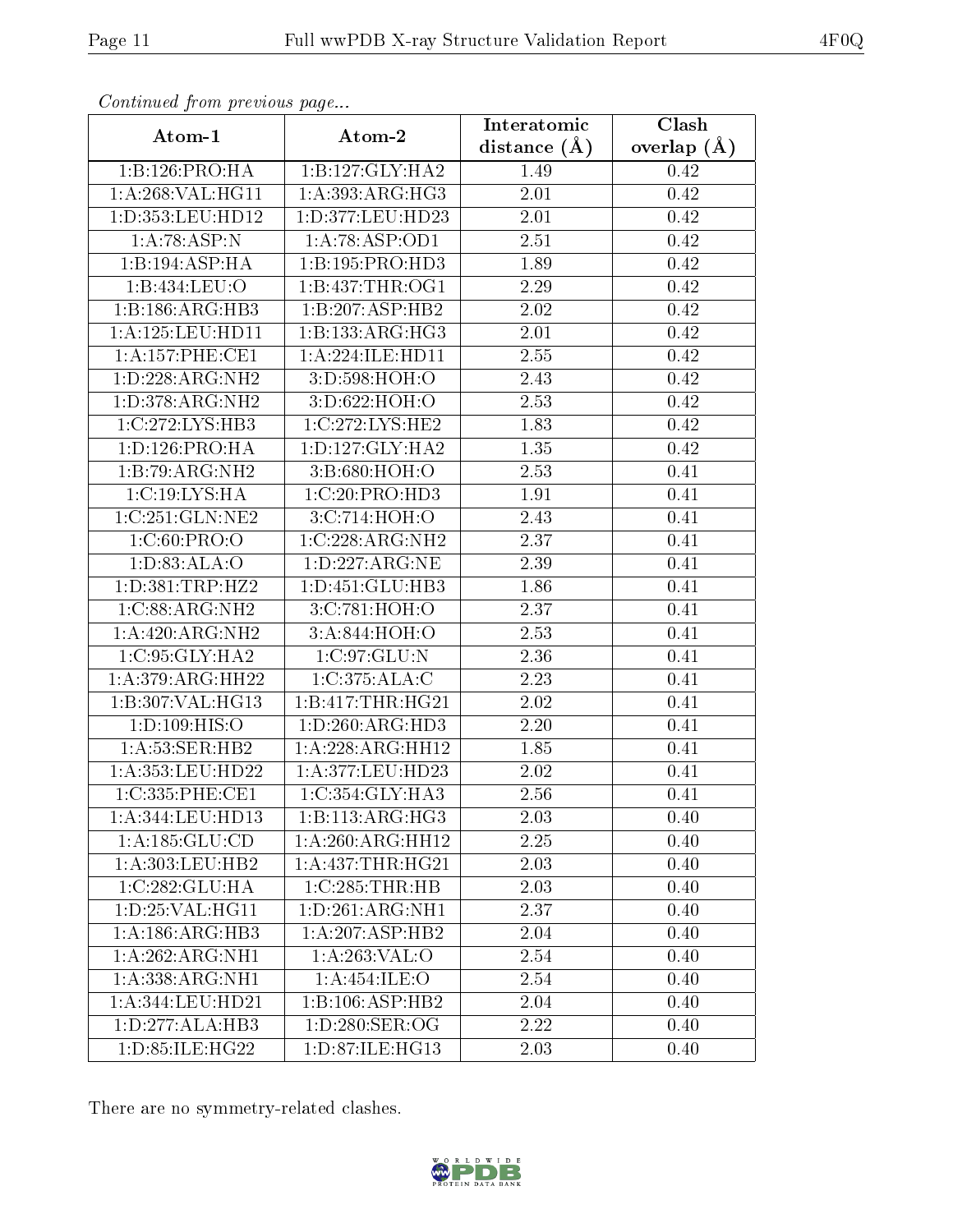### 5.3 Torsion angles (i)

#### 5.3.1 Protein backbone  $(i)$

In the following table, the Percentiles column shows the percent Ramachandran outliers of the chain as a percentile score with respect to all X-ray entries followed by that with respect to entries of similar resolution.

The Analysed column shows the number of residues for which the backbone conformation was analysed, and the total number of residues.

| Mol | Chain   | Analysed          | Favoured   | Allowed    | Outliers | Percentiles |                     |
|-----|---------|-------------------|------------|------------|----------|-------------|---------------------|
|     | A       | $451/456$ (99%)   | 440 (98%)  | 11 $(2\%)$ | 0        | 100         | $\vert$ 100 $\vert$ |
|     | B       | $450/456$ (99%)   | 433 (96\%) | 17 $(4%)$  | 0        | 100         | 100 <sub>1</sub>    |
|     | $\rm C$ | $447/456$ (98%)   | 421 (94%)  | $26(6\%)$  |          | 100         | 100                 |
|     | D       | $446/456$ (98%)   | 427 (96\%) | 19 $(4%)$  |          | 100         | 100                 |
| All | All     | $1794/1824(98\%)$ | 1721 (96%) | 73 (4%)    |          | 100         | 100.                |

There are no Ramachandran outliers to report.

#### $5.3.2$  Protein sidechains  $(i)$

In the following table, the Percentiles column shows the percent sidechain outliers of the chain as a percentile score with respect to all X-ray entries followed by that with respect to entries of similar resolution.

The Analysed column shows the number of residues for which the sidechain conformation was analysed, and the total number of residues.

| Mol | Chain         | Analysed        | Rotameric     | Outliers  | Percentiles |    |
|-----|---------------|-----------------|---------------|-----------|-------------|----|
|     | $\mathbf{A}$  | $344/358$ (96%) | 340 (99%)     | $4(1\%)$  | 71          | 70 |
|     | B.            | $332/358$ (93%) | 328 (99%)     | $4(1\%)$  | 71          | 70 |
|     | $\mathcal{C}$ | $308/358$ (86%) | 307 $(100\%)$ | $1(0\%)$  | 92          | 93 |
|     | D             | $299/358(84\%)$ | 296 (99%)     | $3(1\%)$  | 76          | 75 |
| All | All           | 1283/1432 (90%) | 1271 (99%)    | $12(1\%)$ | 78          | 79 |

All (12) residues with a non-rotameric sidechain are listed below:

| Mol | Chain | Res | <b>Type</b> |
|-----|-------|-----|-------------|
|     |       |     |             |
|     |       |     |             |

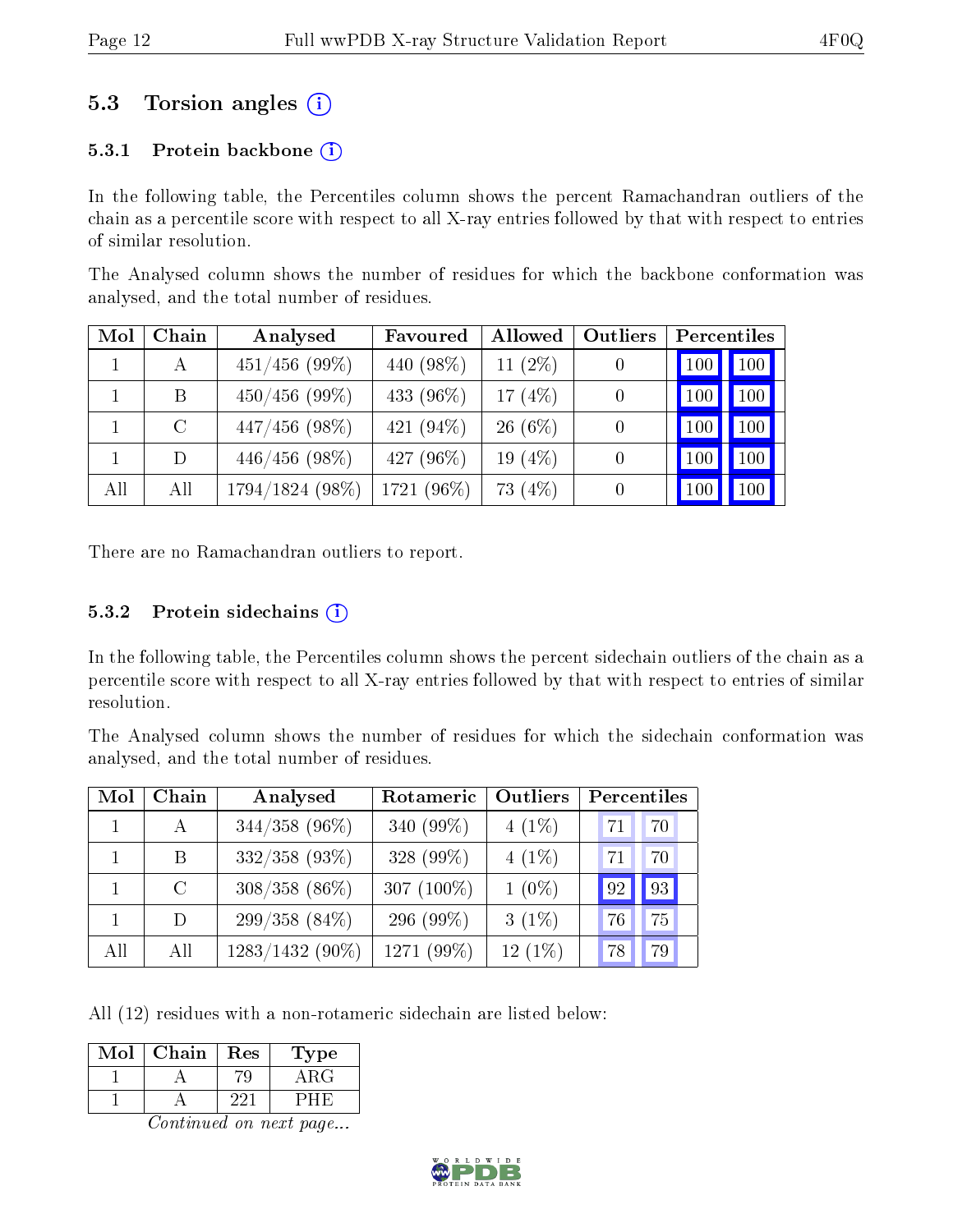| Mol          | Chain          | Res | Type       |
|--------------|----------------|-----|------------|
| $\mathbf{1}$ | А              | 326 | ARG        |
| 1            | А              | 385 | TYR        |
| 1            | В              | 221 | PHE        |
| $\mathbf{1}$ | B              | 318 | $\rm{ARG}$ |
| 1            | В              | 326 | $\rm{ARG}$ |
| $\mathbf{1}$ | Β              | 385 | TYR        |
| 1            | $\overline{C}$ | 216 | ILE        |
| 1            | I)             | 324 | LEU        |
| 1            | I)             | 378 | $\rm{ARG}$ |
| 1            |                | 390 | SER        |

Some sidechains can be flipped to improve hydrogen bonding and reduce clashes. There are no such sidechains identified.

#### 5.3.3 RNA (i)

There are no RNA molecules in this entry.

#### 5.4 Non-standard residues in protein, DNA, RNA chains  $(i)$

There are no non-standard protein/DNA/RNA residues in this entry.

#### 5.5 Carbohydrates  $(i)$

There are no carbohydrates in this entry.

#### 5.6 Ligand geometry  $(i)$

Of 3 ligands modelled in this entry, 3 are monoatomic - leaving 0 for Mogul analysis.

There are no bond length outliers.

There are no bond angle outliers.

There are no chirality outliers.

There are no torsion outliers.

There are no ring outliers.

No monomer is involved in short contacts.

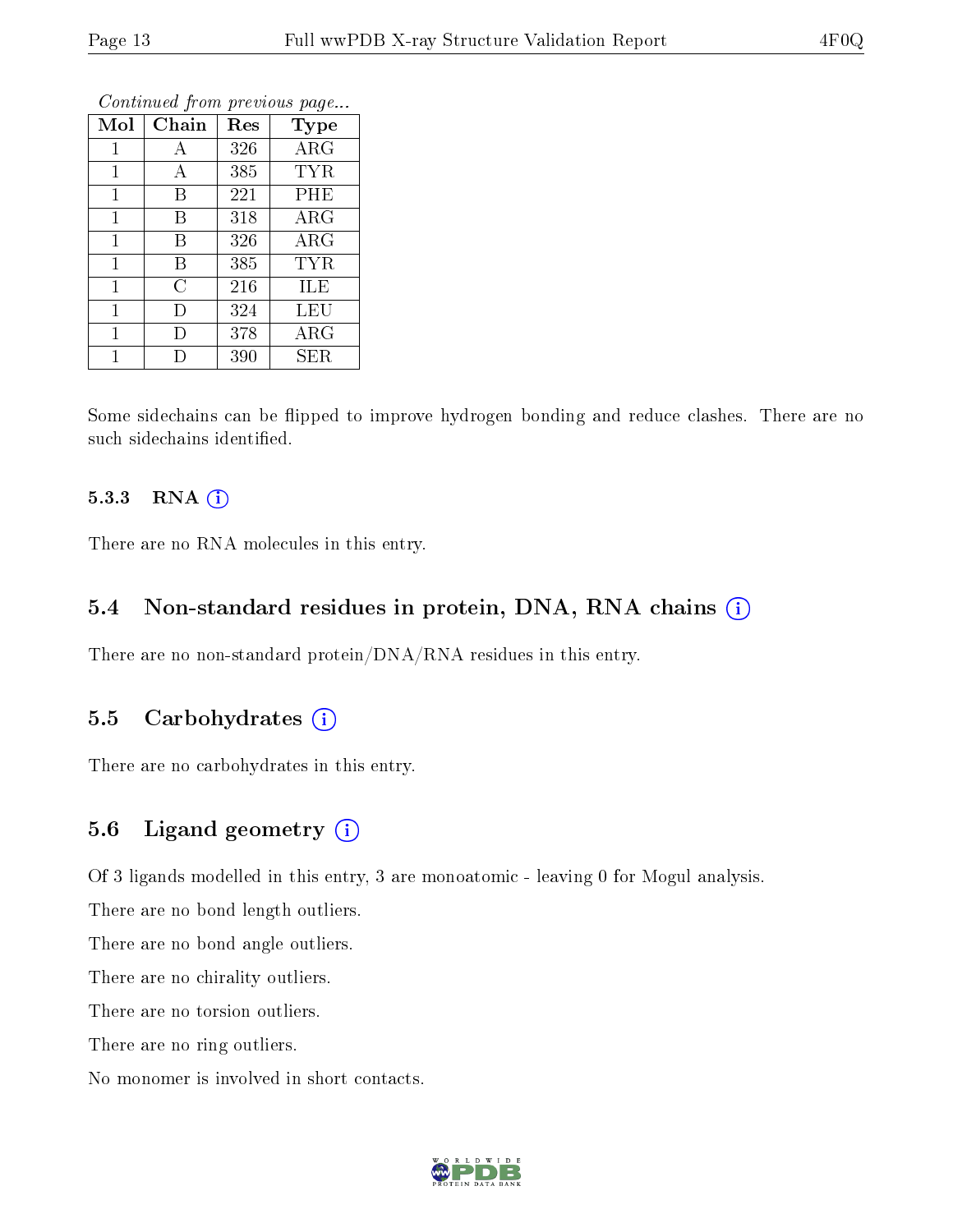## 5.7 [O](https://www.wwpdb.org/validation/2017/XrayValidationReportHelp#nonstandard_residues_and_ligands)ther polymers (i)

There are no such residues in this entry.

## 5.8 Polymer linkage issues (i)

There are no chain breaks in this entry.

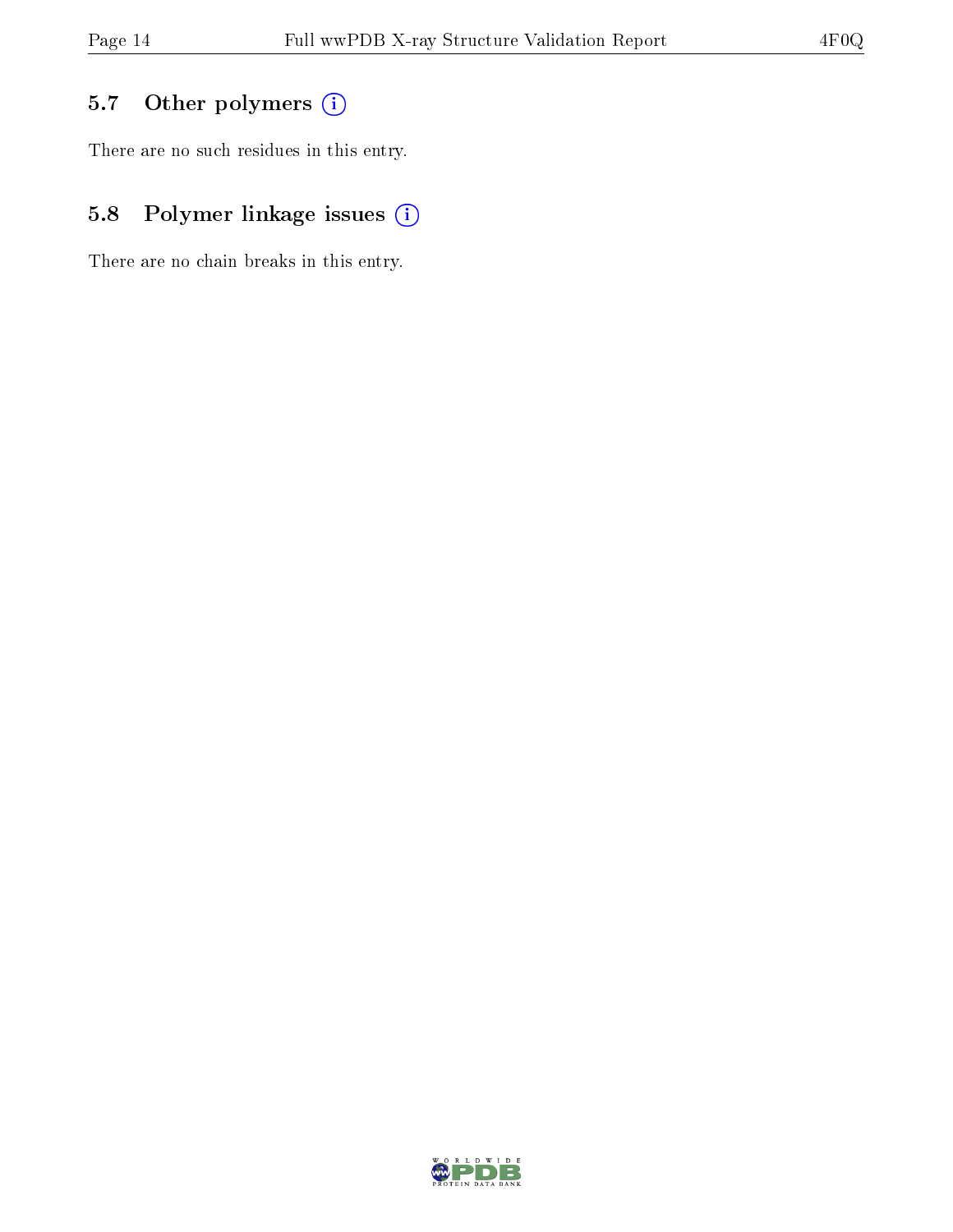## 6 Fit of model and data  $(i)$

## 6.1 Protein, DNA and RNA chains  $(i)$

In the following table, the column labelled  $#RSRZ> 2'$  contains the number (and percentage) of RSRZ outliers, followed by percent RSRZ outliers for the chain as percentile scores relative to all X-ray entries and entries of similar resolution. The OWAB column contains the minimum, median,  $95<sup>th</sup>$  percentile and maximum values of the occupancy-weighted average B-factor per residue. The column labelled ' $Q< 0.9$ ' lists the number of (and percentage) of residues with an average occupancy less than 0.9.

| Mol | Chain   | Analysed         | ${ <\hspace{-1.5pt}{\mathrm{RSRZ}} \hspace{-1.5pt}>}$ | $\#\text{RSRZ}{>}2$                     | $OWAB(A^2)$     | Q <sub>0.9</sub> |
|-----|---------|------------------|-------------------------------------------------------|-----------------------------------------|-----------------|------------------|
|     |         | $452/456$ (99%)  | 0.09                                                  | $14(3\%)$ 49<br>$-53$                   | 13, 22, 38, 78  |                  |
|     | Β       | $452/456$ (99%)  | 0.22                                                  | 25(5%)<br>125 <sub>1</sub><br><b>27</b> | 11, 23, 51, 79  |                  |
|     | $\rm C$ | $449/456$ (98\%) | 0.59                                                  | 41 (9%) 9 9                             | 17, 30, 64, 105 |                  |
|     | D       | $447/456$ (98\%) | 0.86                                                  | 49 (10\%) $\boxed{5}$<br> 5             | 16, 32, 76, 126 |                  |
| All | All     | 1800/1824 (98%)  | 0.44                                                  | 129 (7%)<br>15<br>17                    | 11, 26, 60, 126 |                  |

All (129) RSRZ outliers are listed below:

| Mol            | ${\bf Chain}$           | $\operatorname{Res}% \left( \mathcal{N}\right) \simeq\operatorname{Res}(\mathcal{N}_{0})^{\ast}$ | Type                      | $_{\rm RSRZ}$     |
|----------------|-------------------------|--------------------------------------------------------------------------------------------------|---------------------------|-------------------|
| $\mathbf{1}$   | A                       | 92                                                                                               | TRP                       | 24.9              |
| $\overline{1}$ | $\overline{\rm D}$      | 92                                                                                               | TRP                       | 16.9              |
| $\overline{1}$ | $\overline{D}$          | 95                                                                                               | <b>GLY</b>                | 16.9              |
| $\overline{1}$ | $\overline{\rm C}$      | 446                                                                                              | THR                       | 16.7              |
| $\overline{1}$ | $\overline{\rm D}$      | $\overline{96}$                                                                                  | $\overline{\mathrm{HIS}}$ | $\overline{16.0}$ |
| $\mathbf{1}$   | $\overline{C}$          | 95                                                                                               | <b>GLY</b>                | 15.3              |
| $\mathbf{1}$   | $\overline{C}$          | 441                                                                                              | <b>TYR</b>                | 14.2              |
| $\overline{1}$ | $\overline{\rm A}$      | 5                                                                                                | <b>LYS</b>                | 12.5              |
| $\overline{1}$ | $\overline{\rm D}$      | 447                                                                                              | <b>HIS</b>                | 12.0              |
| $\overline{1}$ | $\overline{\rm C}$      | 442                                                                                              | <b>GLY</b>                | 12.0              |
| $\mathbf{1}$   | $\overline{\rm C}$      | 96                                                                                               | <b>HIS</b>                | 11.2              |
| $\overline{1}$ | $\overline{\mathrm{B}}$ | 94                                                                                               | $\overline{\rm ALA}$      | 11.0              |
| $\mathbf{1}$   | A                       | 94                                                                                               | ALA                       | 10.8              |
| $\mathbf{1}$   | D                       | 427                                                                                              | $\rm GLY$                 | 10.8              |
| $\overline{1}$ | $\overline{\mathrm{B}}$ | 92                                                                                               | TRP                       | 10.4              |
| $\overline{1}$ | $\overline{\rm D}$      | 164                                                                                              | <b>VAL</b>                | 9.8               |
| $\overline{1}$ | $\mathbf D$             | 171                                                                                              | <b>VAL</b>                | 9.6               |
| $\mathbf{1}$   | D                       | 426                                                                                              | <b>TYR</b>                | 9.5               |
| $\overline{1}$ | $\overline{\rm C}$      | 167                                                                                              | ALA                       | 9.4               |
| $\mathbf{1}$   | $\mathbf D$             | 91                                                                                               | PRO                       | 9.2               |
| $\mathbf{1}$   | D                       | 441                                                                                              | <b>TYR</b>                | 9.0               |

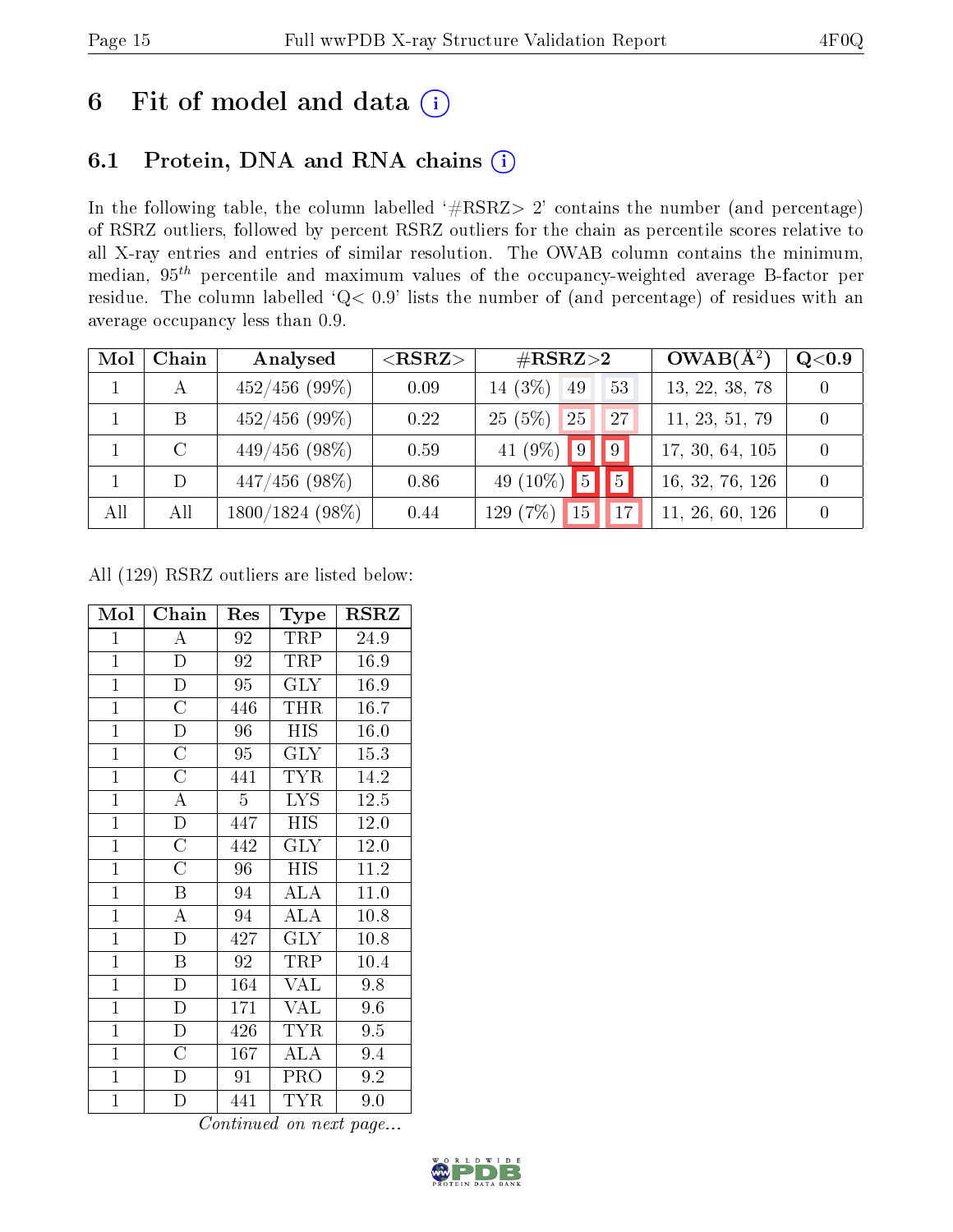| Mol            | $\cdots$ , $\cdots$<br>Chain | $\mathbf{r}$<br>Res | $\sim$ $\sim$ $\sim$<br>Type | <b>RSRZ</b>      |
|----------------|------------------------------|---------------------|------------------------------|------------------|
| $\mathbf{1}$   | $\overline{D}$               | 94                  | <b>ALA</b>                   | 8.9              |
| $\mathbf{1}$   | D                            | 444                 | ALA                          | 8.3              |
| $\overline{1}$ | D                            | 168                 | $\overline{\text{GLY}}$      | $\overline{8.1}$ |
| $\overline{1}$ | D                            | 428                 | $\overline{\text{GLY}}$      | $\overline{8.1}$ |
| $\overline{1}$ | $\overline{B}$               | 168                 | $\overline{\text{GLY}}$      | $\overline{7.7}$ |
| $\overline{1}$ | $\mathbf D$                  | 166                 | ${\rm ARG}$                  | $\overline{7.2}$ |
| $\overline{1}$ | $\overline{\rm C}$           | 166                 | $AR\overline{G}$             | $7.1\,$          |
| $\overline{1}$ | $\overline{A}$               | $\overline{8}$      | ILE                          | $\overline{7.0}$ |
| $\overline{1}$ | $\overline{C}$               | 447                 | <b>HIS</b>                   | $7.0\,$          |
| $\overline{1}$ | $\overline{\text{C}}$        | 445                 | $\overline{\text{VAL}}$      | 6.9              |
| $\mathbf{1}$   | $\overline{D}$               | 170                 | <b>ALA</b>                   | $6.8\,$          |
| $\overline{1}$ | $\overline{D}$               | 445                 | $\overline{\text{VAL}}$      | 6.7              |
| $\overline{1}$ | $\overline{D}$               | 35                  | $\overline{ALA}$             | 6.4              |
| $\overline{1}$ | $\overline{\rm D}$           | $\overline{1}69$    | $\overline{\rm{ARG}}$        | $\overline{6.2}$ |
| $\overline{1}$ | $\overline{D}$               | $\overline{98}$     | <b>THR</b>                   | $\overline{6.1}$ |
| $\mathbf{1}$   | $\overline{\rm C}$           | 346                 | $\overline{\rm ALA}$         | 6.1              |
| $\overline{1}$ | $\overline{\rm D}$           | $\overline{97}$     | $\overline{\text{GLU}}$      | $\overline{6.1}$ |
| $\overline{1}$ | $\overline{\rm D}$           | 165                 | $_{\rm HIS}$                 | 5.9              |
| $\overline{1}$ | $\overline{\mathrm{B}}$      | 95                  | $\overline{\text{GLY}}$      | $\overline{5.9}$ |
| $\overline{1}$ | $\overline{C}$               | 90                  | $\overline{\text{SER}}$      | 5.9              |
| $\overline{1}$ | $\overline{C}$               | 92                  | <b>TRP</b>                   | $\overline{5.8}$ |
| $\overline{1}$ | $\overline{\mathbf{D}}$      | $\overline{10}$     | <b>TRP</b>                   | $\overline{5.7}$ |
| $\overline{1}$ | A                            | 95                  | $\overline{\text{GLY}}$      | $\overline{5.4}$ |
| $\overline{1}$ | $\overline{\mathrm{B}}$      | 96                  | $\overline{HIS}$             | $\overline{5.4}$ |
| $\overline{1}$ | $\overline{\rm C}$           | 94                  | <b>ALA</b>                   | $\overline{5.4}$ |
| $\overline{1}$ | $\overline{\rm C}$           | 443                 | ALA                          | $5.3\,$          |
| $\overline{1}$ | $\overline{\rm C}$           | 168                 | $\overline{\text{GLY}}$      | $\overline{5.3}$ |
| $\overline{1}$ | $\overline{\mathrm{B}}$      | 342                 | $\overline{\text{GLY}}$      | 5.2              |
| $\overline{1}$ | $\overline{\rm C}$           | 91                  | $\overline{\text{PRO}}$      | $\overline{5.1}$ |
| $\mathbf 1$    | D                            | 443                 | ALA                          | 5.0              |
| $\mathbf{1}$   | D                            | 167                 | ALA                          | 4.9              |
| $\mathbf{1}$   | $\overline{\rm C}$           | 8                   | ILE                          | 4.9              |
| $\mathbf{1}$   | B                            | 162                 | $\overline{\text{VAL}}$      | 4.9              |
| $\overline{1}$ | $\overline{\text{C}}$        | $\overline{316}$    | $\overline{\text{GLY}}$      | $\overline{4.9}$ |
| $\mathbf{1}$   | Β                            | 93                  | ${\rm LYS}$                  | 4.9              |
| $\mathbf{1}$   | $\overline{\mathrm{B}}$      | 346                 | $\overline{\rm ALA}$         | $\overline{4.7}$ |
| $\mathbf{1}$   | B                            | 167                 | $\overline{\text{ALA}}$      | 4.5              |
| $\overline{1}$ | $\overline{D}$               | $\overline{442}$    | $\overline{\text{GLY}}$      | 4.5              |
| $\mathbf{1}$   | B                            | $\sqrt{6}$          | $\overline{\rm ALA}$         | $\overline{4.5}$ |
| $\mathbf{1}$   | D                            | 440                 | GLU                          | 4.5              |
| $\mathbf{1}$   | D                            | 432                 | $\overline{\rm ALA}$         | 4.4              |
| $\overline{1}$ | А                            | $\overline{96}$     | <b>HIS</b>                   | $\overline{4.4}$ |

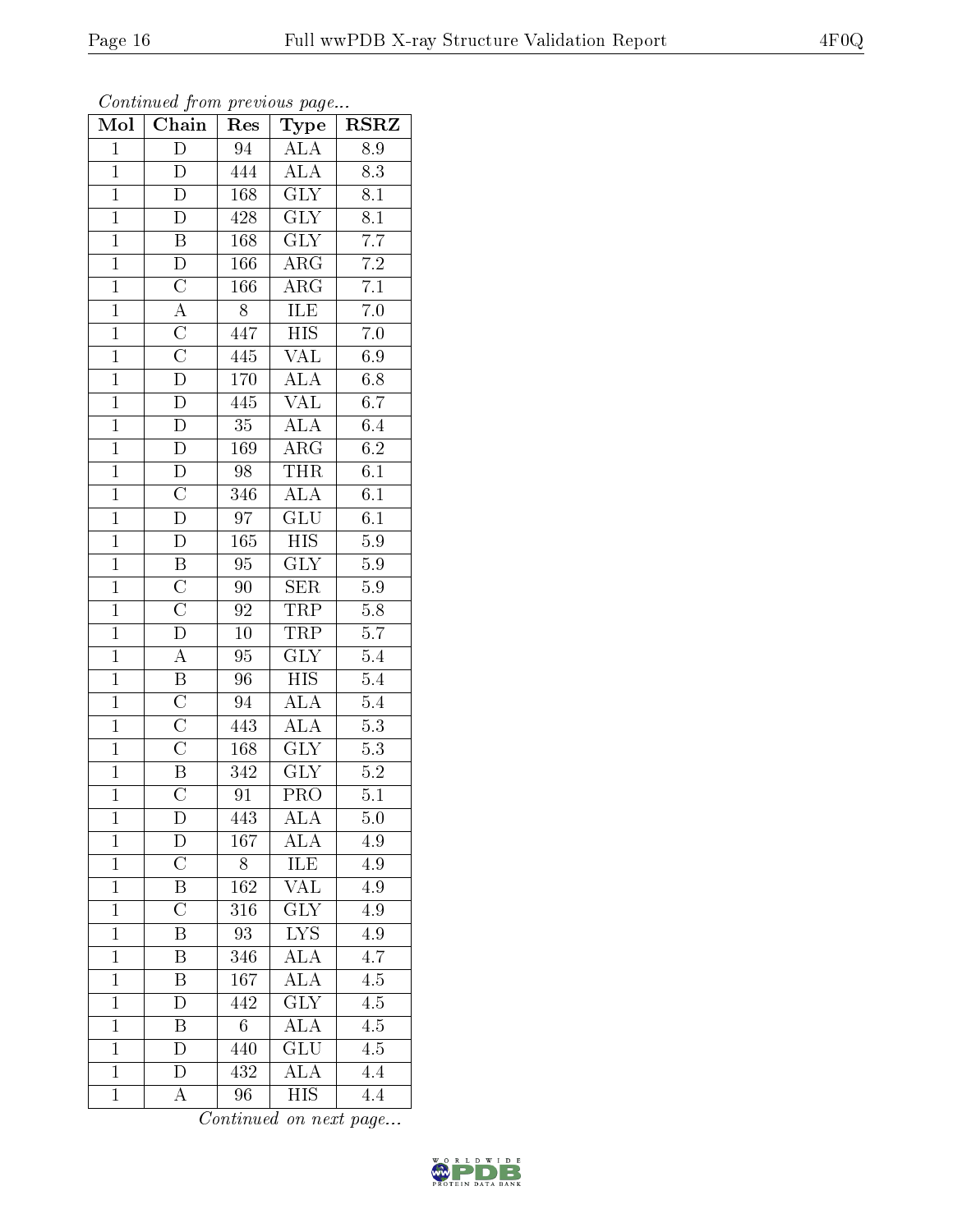| Mol            | $\overline{\text{C}}$ hain | Res              | $_{\rm Type}$           | $\overline{\text{RSR}}$ |
|----------------|----------------------------|------------------|-------------------------|-------------------------|
| $\overline{1}$ | $\overline{\mathrm{B}}$    | 164              | $\overline{\text{VAL}}$ | $\overline{4.4}$        |
| $\mathbf{1}$   | B                          | 343              | <b>SER</b>              | $\overline{4.2}$        |
| $\overline{1}$ | $\overline{\rm D}$         | 446              | <b>THR</b>              | $\overline{4.0}$        |
| $\mathbf{1}$   | $\overline{C}$             | $\overline{9}$   | $\overline{\rm ALA}$    | 4.0                     |
| $\overline{1}$ | $\overline{C}$             | $\overline{317}$ | <b>ALA</b>              | $\overline{4.0}$        |
| $\overline{1}$ | $\overline{\mathbf{B}}$    | 98               | <b>THR</b>              | 4.0                     |
| $\overline{1}$ | $\overline{\mathrm{B}}$    | $\overline{8}$   | <b>ILE</b>              | $\overline{3.9}$        |
| $\overline{1}$ | $\overline{\mathbf{B}}$    | 169              | $\overline{\rm{ARG}}$   | $\overline{3.9}$        |
| $\overline{1}$ | $\overline{C}$             | $3\,25$          | $\overline{\text{SER}}$ | $\overline{3.8}$        |
| $\overline{1}$ | $\overline{\rm C}$         | 332              | $\overline{\text{GLY}}$ | $\overline{3.8}$        |
| $\overline{1}$ | $\overline{\text{C}}$      | $\overline{315}$ | $\overline{\text{SER}}$ | $\overline{3.8}$        |
| $\overline{1}$ | $\overline{\mathrm{B}}$    | $\overline{165}$ | $\overline{\mbox{HIS}}$ | $\overline{3.8}$        |
| $\overline{1}$ | $\overline{B}$             | 66               | <b>ALA</b>              | $\overline{3.7}$        |
| $\overline{1}$ | $\overline{\rm C}$         | 345              | $\overline{\text{LYS}}$ | 3.7                     |
| $\overline{1}$ | $\overline{\rm D}$         | 429              | $\overline{\text{ASP}}$ | $\overline{3.7}$        |
| $\overline{1}$ | $\overline{A}$             | $\overline{7}$   | $\overline{\text{ASP}}$ | $\overline{3.6}$        |
| $\overline{1}$ | $\overline{\rm D}$         | $\overline{163}$ | <b>THR</b>              | $\overline{3.6}$        |
| $\overline{1}$ | $\overline{A}$             | $\overline{6}$   | ALA                     | $\overline{3.5}$        |
| $\mathbf{1}$   | $\overline{A}$             | $\overline{316}$ | $\overline{\text{GLY}}$ | $\overline{3.5}$        |
| $\overline{1}$ | $\overline{D}$             | $\overline{36}$  | <b>ASN</b>              | $3.4\phantom{0}$        |
| $\overline{1}$ | $\overline{\rm C}$         | $10\,$           | <b>TRP</b>              | $\overline{3.4}$        |
| $\overline{1}$ | $\overline{\rm D}$         | 438              | $\overline{\text{VAL}}$ | $\overline{3.4}$        |
| $\mathbf{1}$   | B                          | $5\,$            | ${\rm LYS}$             | $\overline{3.2}$        |
| $\overline{1}$ | $\overline{\rm D}$         | 344              | LEU                     | $\overline{3.1}$        |
| $\overline{1}$ | $\overline{\mathbf{B}}$    | 91               | PRO                     | $\overline{3.1}$        |
| $\overline{1}$ | $\overline{C}$             | 169              | $\rm{ARG}$              | $\overline{3.1}$        |
| $\overline{1}$ | $\overline{\mathbf{B}}$    | $\overline{97}$  | $\overline{\text{GLU}}$ | $\overline{3.1}$        |
| $\overline{1}$ | $\overline{\text{C}}$      | 444              | $\rm ALA$               | $\overline{3.1}$        |
| $\overline{1}$ | $\overline{\text{C}}$      | $\overline{97}$  | $\overline{{\rm GLU}}$  | $\overline{3.0}$        |
| $\mathbf 1$    | D                          | 330              | ASP                     | 3.0                     |
| $\mathbf{1}$   | D                          | 315              | <b>SER</b>              | $3.0\,$                 |
| $\mathbf{1}$   | B                          | $172\,$          | VAL                     | $2.9\,$                 |
| $\mathbf{1}$   | D                          | 93               | $LY\overline{S}$        | 2.8                     |
| $\mathbf{1}$   | D                          | 448              | $\overline{\rm{ARG}}$   | 2.7                     |
| $\mathbf{1}$   | $\overline{\rm C}$         | 172              | <b>VAL</b>              | 2.7                     |
| $\overline{1}$ | $\overline{\mathrm{B}}$    | $\overline{163}$ | <b>THR</b>              | 2.7                     |
| $\mathbf{1}$   | $\overline{\rm C}$         | 93               | <b>LYS</b>              | <b>2.7</b>              |
| $\mathbf{1}$   | D                          | 421              | $\overline{\text{MET}}$ | 2.7                     |
| $\overline{1}$ | $\overline{A}$             | 9                | $\overline{\rm ALA}$    | 2.6                     |
| $\mathbf{1}$   | D                          | 316              | <b>GLY</b>              | $2.\overline{6}$        |
| $\overline{1}$ | $\overline{\rm C}$         | $\overline{11}$  | $\overline{\rm ALA}$    | $\overline{2.6}$        |
| $\mathbf{1}$   | D                          | 172              | $\overline{\text{VAL}}$ | 2.6                     |

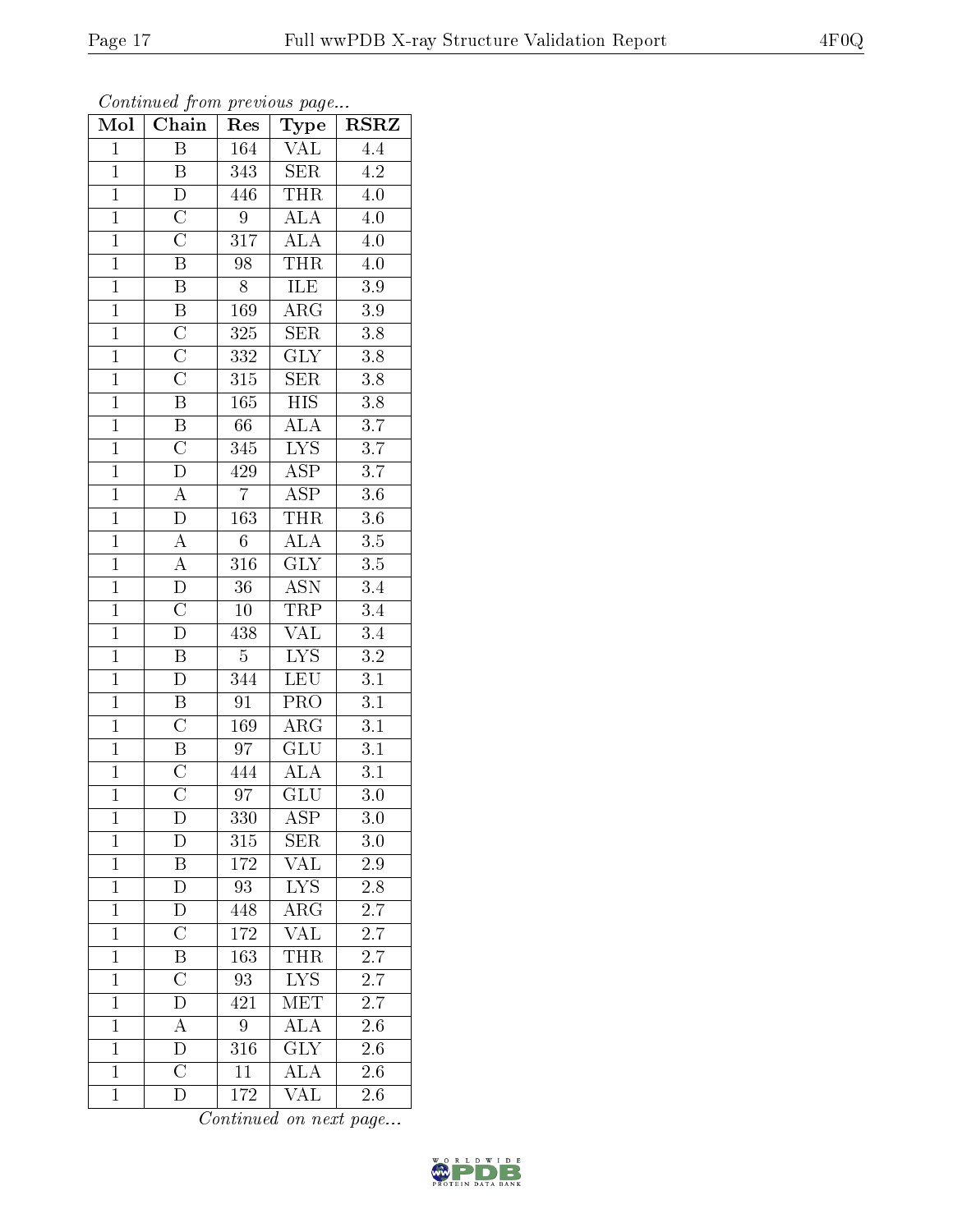|--|--|

| $\overline{\text{Mol}}$ | $\overline{\text{Chain}}$ | Res             | Type                    | <b>RSRZ</b>      |  |
|-------------------------|---------------------------|-----------------|-------------------------|------------------|--|
| $\mathbf{1}$            | $\overline{\rm C}$        | 439             | ASP                     | $2.6\,$          |  |
| $\mathbf{1}$            | $\overline{\rm C}$        | 330             | $\overline{\rm ASP}$    | $2.6\,$          |  |
| $\overline{1}$          | $\overline{\rm D}$        | 348             | <b>THR</b>              | $\overline{2.5}$ |  |
| $\overline{1}$          | $\overline{\text{C}}$     | 328             | <b>SER</b>              | $\overline{2.5}$ |  |
| $\overline{1}$          | $\overline{\mathrm{B}}$   | 9               | $\overline{\rm ALA}$    | $\overline{2.5}$ |  |
| $\overline{1}$          | $\overline{D}$            | 424             | <b>ALA</b>              | $\overline{2.5}$ |  |
| $\overline{1}$          | $\overline{\rm C}$        | 327             | <b>SER</b>              | 2.4              |  |
| $\overline{1}$          | $\overline{\rm D}$        | 435             | <b>ALA</b>              | $\overline{2.4}$ |  |
| $\mathbf{1}$            | ${\rm D}$                 | 430             | <b>LEU</b>              | 2.4              |  |
| $\overline{1}$          | $\overline{\rm C}$        | 326             | $\overline{\rm{ARG}}$   | $\overline{2.4}$ |  |
| $\overline{1}$          | $\overline{\rm D}$        | 439             | <b>ASP</b>              | 2.3              |  |
| $\overline{1}$          | $\overline{C}$            | $\overline{35}$ | $\overline{\rm ALA}$    | $2.3\,$          |  |
| $\overline{1}$          | $\overline{\mathrm{D}}$   | 425             | <b>ASN</b>              | $2.2\,$          |  |
| $\overline{1}$          | $\overline{D}$            | 99              | <b>ASN</b>              | $2.2\,$          |  |
| $\overline{1}$          | $\overline{\rm C}$        | 455             | SER                     | $2.2\,$          |  |
| $\overline{1}$          | B                         | $\overline{7}$  | ASP                     | $2.2\,$          |  |
| $\overline{1}$          | $\overline{\rm A}$        | $\overline{12}$ | $\overline{\rm ALA}$    | $2.2\,$          |  |
| $\overline{1}$          | $\overline{A}$            | 97              | <b>GLU</b>              | $2.\overline{1}$ |  |
| $\overline{1}$          | $\overline{\rm C}$        | 125             | <b>LEU</b>              | $2.1\,$          |  |
| $\overline{1}$          | $\overline{\rm C}$        | 343             | <b>SER</b>              | $2.0\,$          |  |
| $\overline{1}$          | $\overline{A}$            | 10              | TRP                     | 2.0              |  |
| $\overline{1}$          | $\overline{\rm D}$        | 33              | $\overline{\text{GLN}}$ | $2.0\,$          |  |
| $\overline{1}$          | $\overline{A}$            | 11              | <b>ALA</b>              | 2.0              |  |
| $\overline{1}$          | $\overline{\rm C}$        | 197             | <b>THR</b>              | 2.0              |  |

#### 6.2 Non-standard residues in protein, DNA, RNA chains  $(i)$

There are no non-standard protein/DNA/RNA residues in this entry.

#### 6.3 Carbohydrates  $(i)$

There are no carbohydrates in this entry.

#### 6.4 Ligands  $(i)$

In the following table, the Atoms column lists the number of modelled atoms in the group and the number defined in the chemical component dictionary. The B-factors column lists the minimum, median,  $95<sup>th</sup>$  percentile and maximum values of B factors of atoms in the group. The column labelled  $Q< 0.9$ ' lists the number of atoms with occupancy less than 0.9.